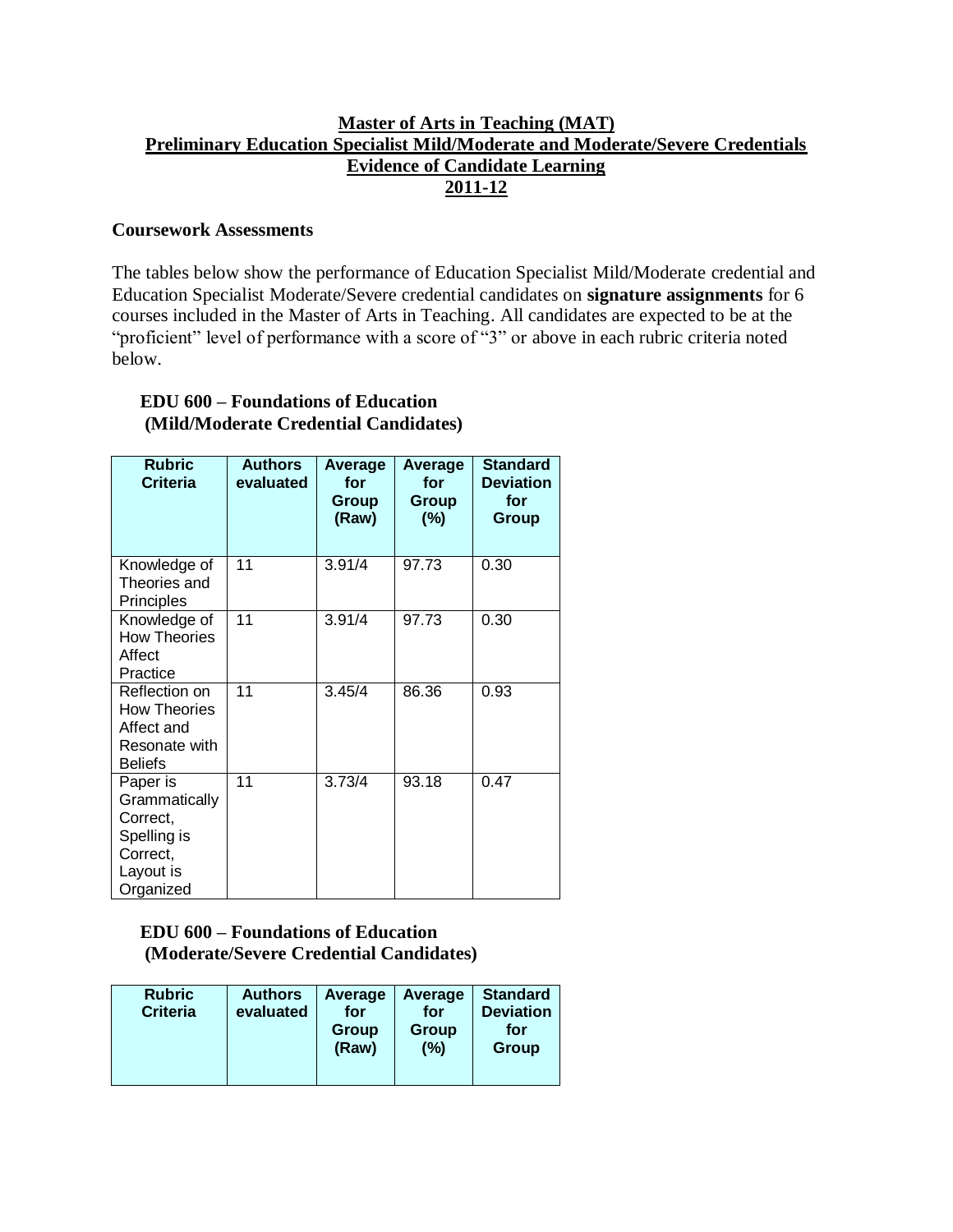| Knowledge of<br>Theories and<br>Principles                                                 | 8 | 3.83/4 | 87.50 | 0.75 |
|--------------------------------------------------------------------------------------------|---|--------|-------|------|
| Knowledge of<br><b>How Theories</b><br>Affect<br>Practice                                  | 8 | 3.88/4 | 96.88 | 0.35 |
| Reflection on<br><b>How Theories</b><br>Affect and<br>Resonate with<br><b>Beliefs</b>      | 8 | 3.00/4 | 75    | 0.93 |
| Paper is<br>Grammatically<br>Correct,<br>Spelling is<br>Correct,<br>Layout is<br>Organized | 8 | 3.63/4 | 90.63 | 0.52 |

When comparing the Rubric Criteria scores between Mild/Moderate and Moderate/Severe candidates for this course it is noted that both groups certainly performed at the proficient level. Mild/Moderate candidates, however, performed relatively better overall. Both groups performed strongest on *"Knowledge of Theories and Principles "* and *"Knowledge of How Theories Affect Practice "* ( 3.91/4 and 3.8/4). Both groups demonstrated their lowest scores in *"Reflection on How Theories Affect and Resonate with Beliefs"* (3..45 and 3.0 out of 4) for this Signature Assignment making this an area of concern.

Plan for Improvement:

The SPED Program Director and the program team along with the EDU 600 instructors will review the data to determine if more support would be useful for candidates to help them better align educational theories with personal beliefs would be useful. It will be determined what additional and appropriate information and support is available to facilitate the reflective process for candidates in their area.

# **EDU 610 – Methods for Teaching Reading and Writing ( Mild/Moderate Credential Candidates)**

| <b>Rubric Criteria</b><br><b>Authors</b><br>evaluated | Average<br>for<br>Group<br>(Raw) | Average<br>for<br>Group<br>(%) | <b>Standard</b><br><b>Deviation</b><br>for<br>Group |
|-------------------------------------------------------|----------------------------------|--------------------------------|-----------------------------------------------------|
|-------------------------------------------------------|----------------------------------|--------------------------------|-----------------------------------------------------|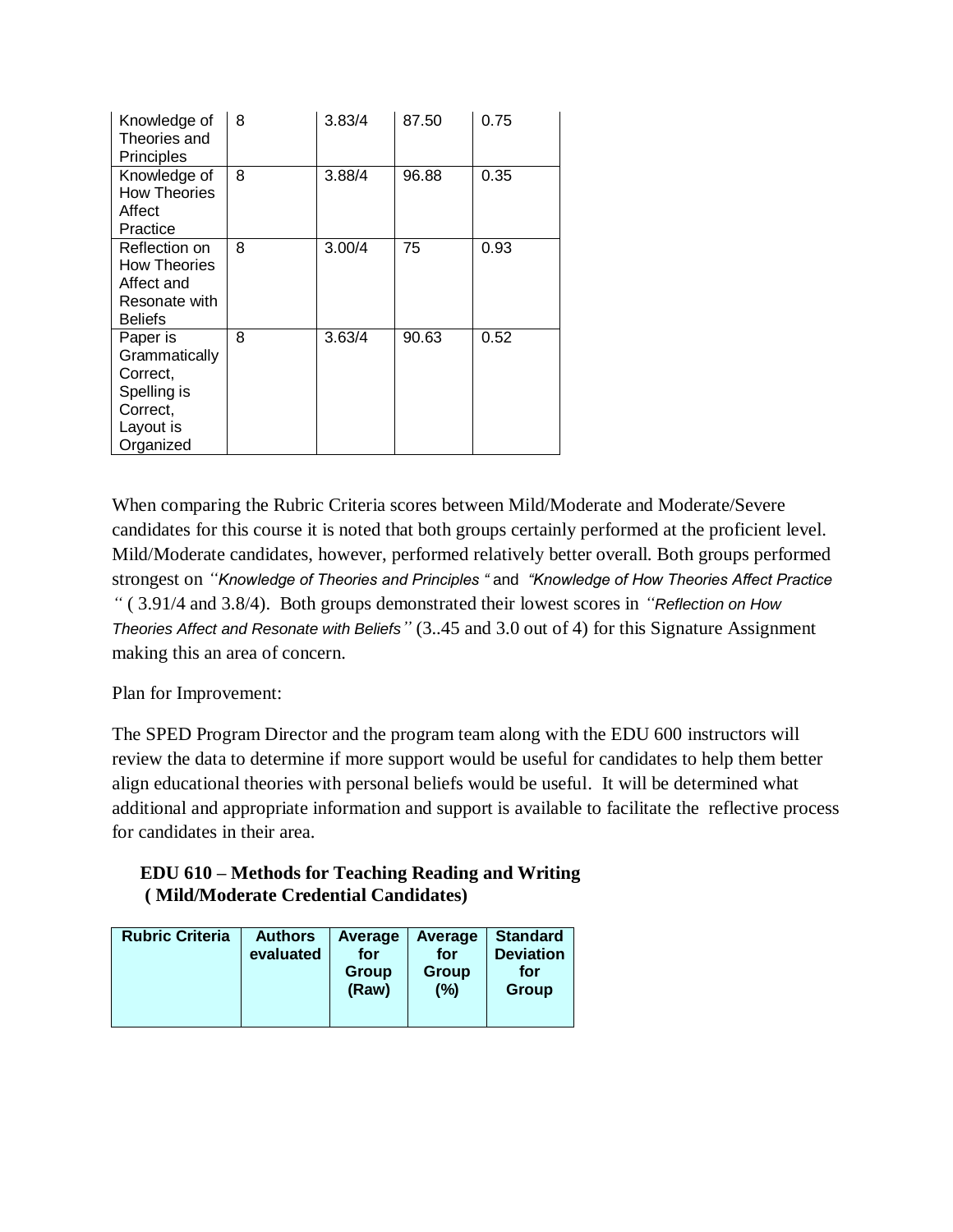| Data Collection<br>through<br>Anecdotal<br>Observation<br>and<br>Conferences<br>with Students | 13 | 3.46/4 | 86.54 | 1.33 |
|-----------------------------------------------------------------------------------------------|----|--------|-------|------|
| Data Collection<br>to Determine<br>Language or<br><b>Special Needs</b>                        | 13 | 3.69/4 | 92.31 | 0.63 |
| Data Collection<br>Through the<br>Administration<br>of Literacy<br>Assessment<br>Instruments  | 13 | 3.77/4 | 94.23 | 0.44 |
| Reflection on<br>Student<br>Strengths and<br>Areas for<br>Growth                              | 13 | 3.69/4 | 92.31 | 0.63 |
| Selection of<br>Learning Goals<br>or Next Steps<br>for Student<br>Growth                      | 13 | 3.69/4 | 92.31 | 0.63 |

#### **EDU 610 – Methods for Teaching Reading and Writing (Moderate/ Severe Credential Candidates)**

| <b>Rubric Criteria</b>                                                                        | <b>Authors</b><br>evaluated | Average<br>for<br>Group<br>(Raw) | Average<br>for<br>Group<br>(%) | <b>Standard</b><br><b>Deviation</b><br>for<br><b>Group</b> |
|-----------------------------------------------------------------------------------------------|-----------------------------|----------------------------------|--------------------------------|------------------------------------------------------------|
| Data Collection<br>Through<br>Anecdotal<br>Observation<br>and<br>Conferences<br>with Students | 9                           | 3.83/4                           | 95.83                          | 0.35                                                       |
| Data Collection<br>to Determine<br>Language or<br><b>Special Needs</b>                        | 9                           | 3.83/4                           | 95.83                          | 0.35                                                       |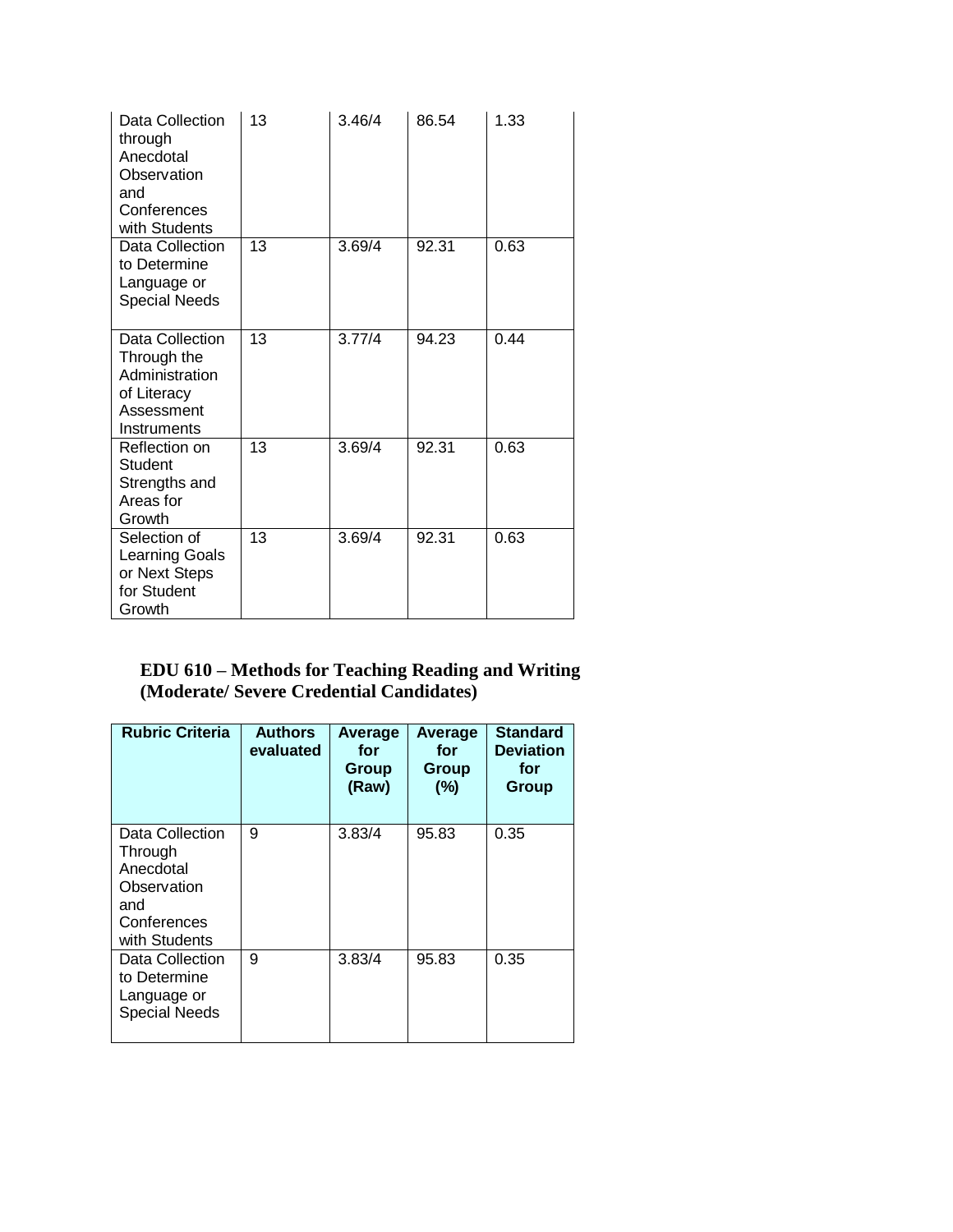| Data Collection<br>Through the<br>Administration<br>of Literacy<br>Assessment<br>Instruments | 9 | 3.67/4 | 91.67 | 0.56 |
|----------------------------------------------------------------------------------------------|---|--------|-------|------|
| Reflection on<br>Student<br>Strengths and<br>Areas for<br>Growth                             | 9 | 3.78/4 | 94.44 | 0.44 |
| Selection of<br>Learning Goals<br>or Next Steps<br>for Student<br>Growth                     | 9 | 3.78/4 | 94.44 | 0.44 |

In review of the Rubric Criteria scores for this course it is noted that while all candidates performed at and above the Proficient level, Moderate/Severe candidates performed slightly better in the areas of *"Data Collection Through Anecdotal Observation and Conferences with Students"* (3.83 out of 4), *"Data Collection to Determine Language or Special Needs"* (3.83 out of 4), *"Reflection on Student Strengths and Areas for Growth"* (3.78 of 4), *"Selection of Learning Goals"*  (3.78 out of 4).

Plan for Improvement:

Though the lower criterion scores for mild/moderate candidates are not very low, the SPED Program Director and program team along with the EDU 610 professors will review the rubric criteria to determine ways in which to assist mild/moderate candidates in the application of reading methodology for the population of students they will serve and how those skills are explicitly taught in this course.

| <b>EDU 650 – Assessment Procedures and Services for Students with Disabilities</b> |  |
|------------------------------------------------------------------------------------|--|
| (Mild/Moderate Credential Candidates)                                              |  |

| <b>Rubric Criteria</b>      | <b>Authors</b><br>evaluated | Average<br>for<br><b>Group</b><br>(Raw) | Average<br>for<br><b>Group</b><br>(%) | <b>Standard</b><br><b>Deviation</b><br>for Group |
|-----------------------------|-----------------------------|-----------------------------------------|---------------------------------------|--------------------------------------------------|
| <b>Ecological Inventory</b> | 18                          | 3.97/4                                  | 99.31                                 | 0.12                                             |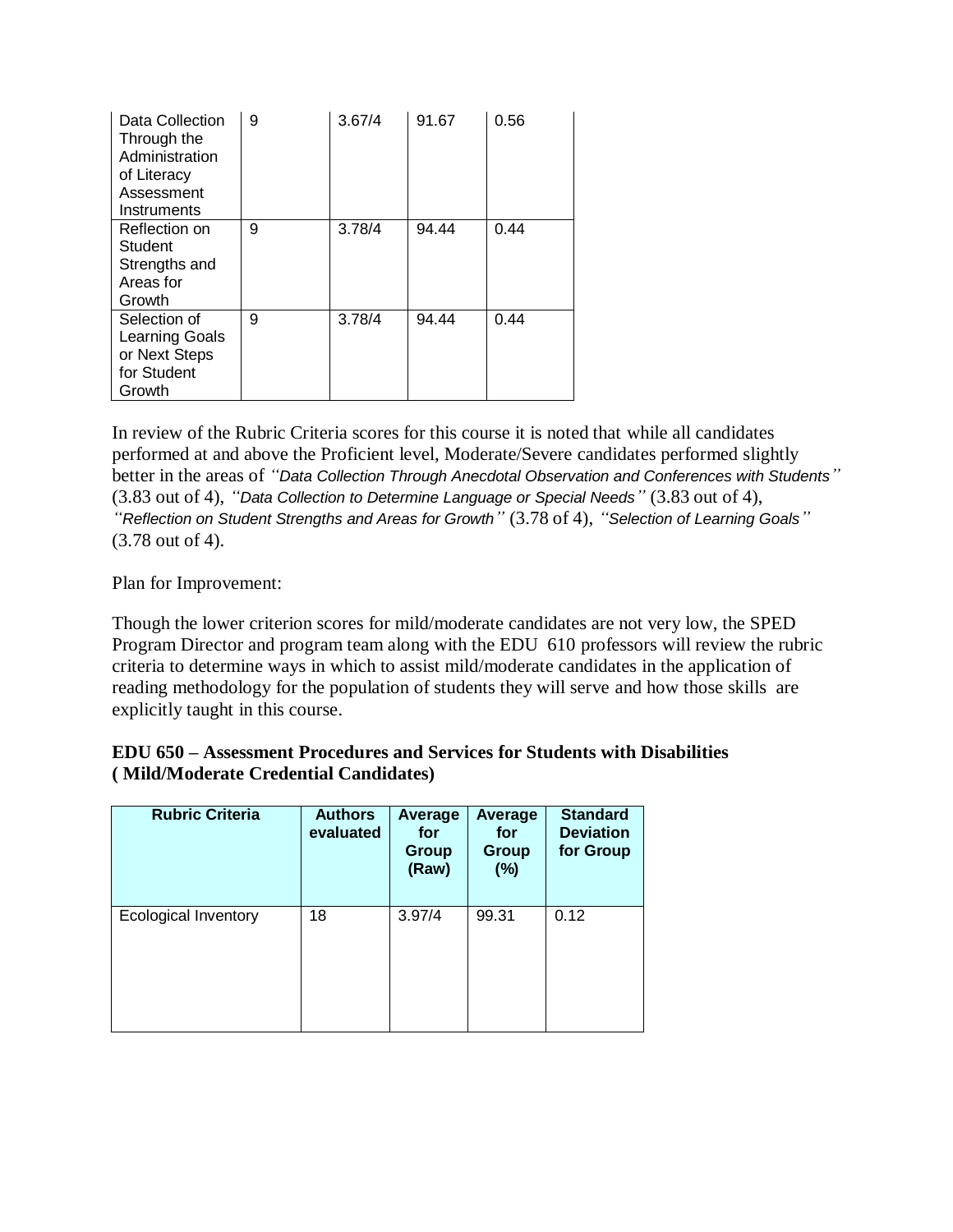| <b>Target Behavior</b><br>Interfering with Learning                                                                      | 18              | 3.97/4 | 97.92 | 0.12 |
|--------------------------------------------------------------------------------------------------------------------------|-----------------|--------|-------|------|
| Data Collection of<br>Presence and Absence<br>of Behavior                                                                | $\overline{18}$ | 3.92/4 | 99.31 | 0.26 |
| Functional Analysis of<br>Data with Hypothesis<br>and Rationale                                                          | 18              | 3.97/4 | 99.31 | 0.12 |
| <b>Goal Development:</b><br>Reduce Behavior<br>Interfering with Learning                                                 | 18              | 3.97/4 | 99.31 | 0.12 |
| Goal Development:<br>teach a Replacement<br><b>Behavior That is Socially</b><br>Acceptable & Leads to<br>Self-Regulation | 18              | 3.97/4 | 99.31 | 0.12 |
| Goal Development:<br>Access to an Activity<br>That Enhances the<br>Quality of One's Life                                 | 18              | 3.97/4 | 99.31 | 0.12 |
| Reflection                                                                                                               | 18              | 3,58/4 | 89.58 | 0.49 |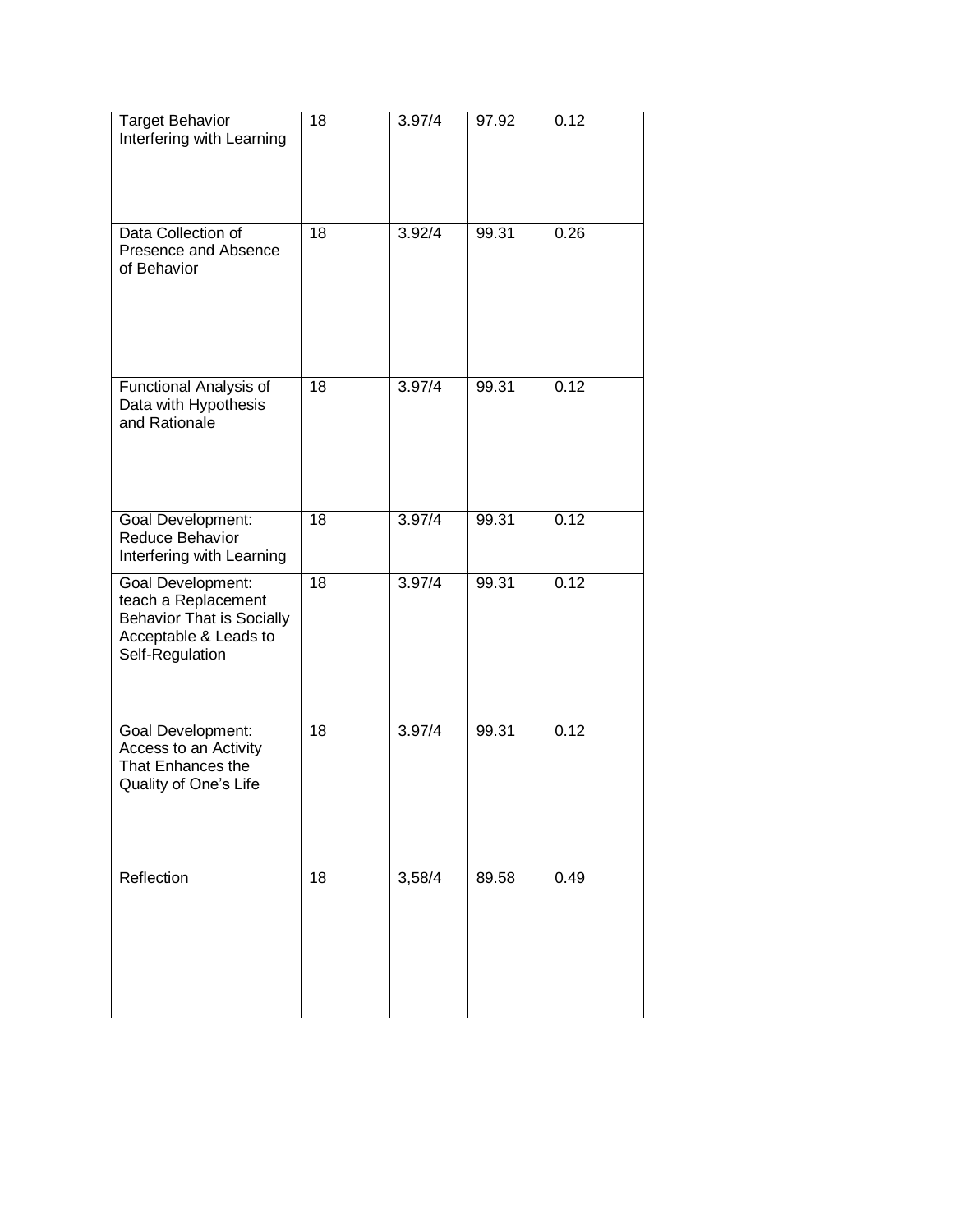**EDU 650 – Assessment Procedures and Services for Students with Disabilities ( Moderate/Severe Credential Candidates)**

| <b>Rubric Criteria</b>                                                                                                   | <b>Authors</b><br>evaluated | Average<br>for<br>Group<br>(Raw) | Average<br>for<br>Group<br>$(\%)$ | <b>Standard</b><br><b>Deviation</b><br>for Group |
|--------------------------------------------------------------------------------------------------------------------------|-----------------------------|----------------------------------|-----------------------------------|--------------------------------------------------|
| <b>Ecological Inventory</b>                                                                                              | $\overline{4}$              | 3.88/4                           | 96.88                             | 0.25                                             |
| <b>Target Behavior</b><br>Interfering with Learning                                                                      | $\overline{4}$              | 3.88/4                           | 96.88                             | 0.25                                             |
| Data Collection of<br>Presence and Absence<br>of Behavior                                                                | 4                           | 3.88/4                           | 96.88                             | 0.25                                             |
| Functional Analysis of<br>Data with Hypothesis<br>and Rationale                                                          | 4                           | 3.88/4                           | 96.88                             | 0.25                                             |
| Goal Development:<br>Reduce Behavior<br>Interfering with Learning                                                        | 4                           | 3.88/4                           | 96.88                             | 0.25                                             |
| Goal Development:<br>teach a Replacement<br><b>Behavior That is Socially</b><br>Acceptable & Leads to<br>Self-Regulation | 4                           | 3.88/4                           | 96.88                             | 0.25                                             |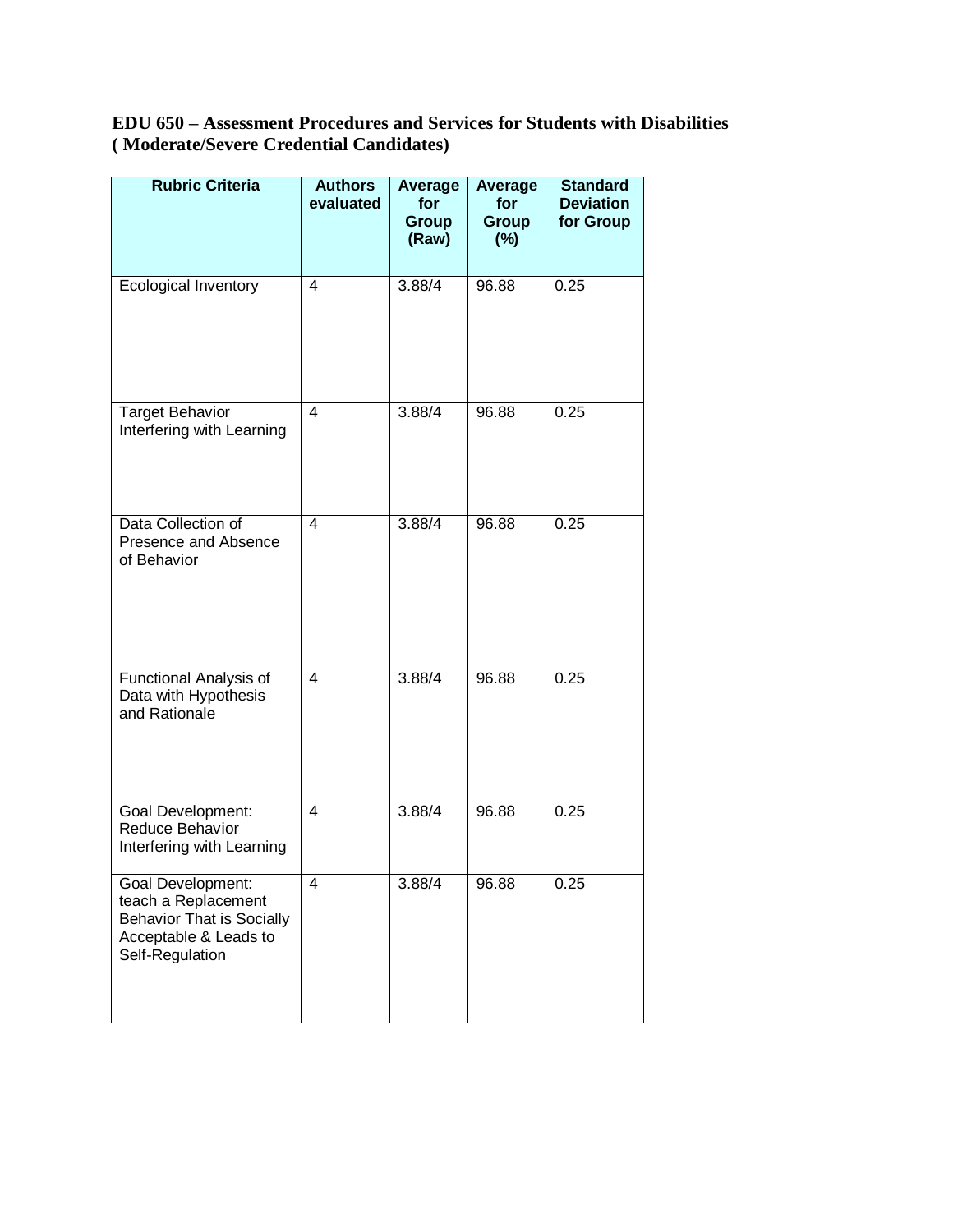| Goal Development:<br>Access to an Activity<br>That Enhances the<br>Quality of One's Life | 4 | 3.88/4 | 96.88 | 0.25 |
|------------------------------------------------------------------------------------------|---|--------|-------|------|
| Reflection                                                                               | 4 | 3,75/4 | 93.75 | 0.29 |

In review of the Rubric Criteria scores for this course it is noted that both groups of candidates performed extremely well in all Rubric Criteria areas scoring in a range between 3.97/4 – 3.88/4 in 7 of the 8 criteria areas. An area of concern is the relatively lower scores by both groups on the criteria area of *" Reflection"*.

Plan for Improvement:

The SPED Program Director and program team along with the EDU 650 course professors will review the rubric criteria results and discuss the Rubric Criteria for this course relative to *"Reflection"* identify strategies to help candidates conduct appropriate reflection in special education assessment.

| <b>Rubric Criteria</b>                                                        | <b>Authors</b><br>evaluated | Average<br>for<br>Group<br>(Raw) | Average<br>for<br>Group<br>(%) | <b>Standard</b><br><b>Deviation</b><br>for<br>Group |
|-------------------------------------------------------------------------------|-----------------------------|----------------------------------|--------------------------------|-----------------------------------------------------|
| California State Standards and<br>Lesson Plan Objectives                      | 14                          | 4.00/4                           | 100                            | 0                                                   |
| Additional Considerations and<br>Objectives for 3 Selected<br><b>Students</b> | 14                          | 3.53/4                           | 88.24                          | 0.72                                                |

### **EDU 652 – Collaboration and Consultation for IEPs ( Mild/Moderate Credential Candidates)**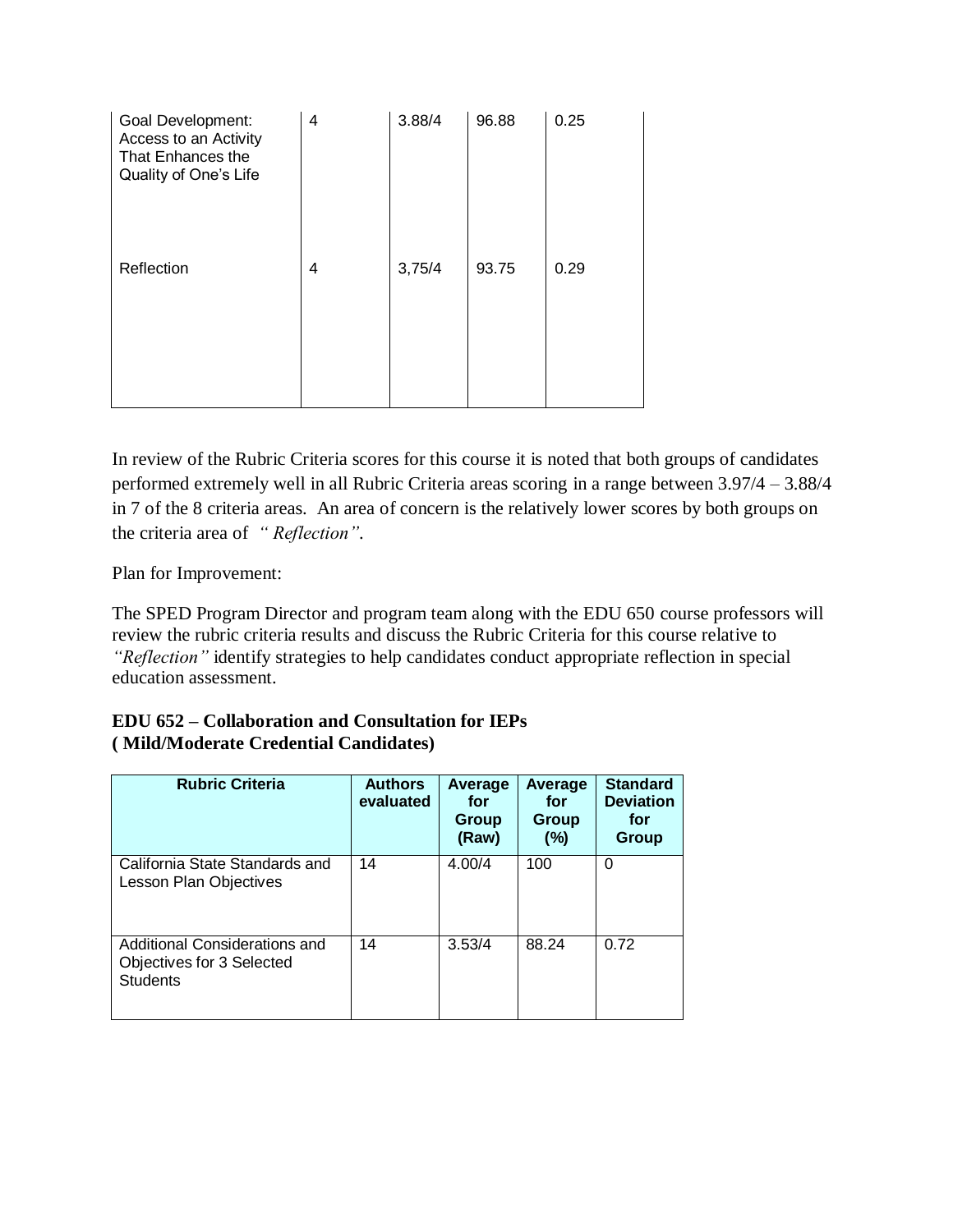| Considerations for Room<br>Arrangement, Materials<br>(Content), Assessment<br>(Student Product) | 14 | 3.88/4 | 97.06 | 0.33 |
|-------------------------------------------------------------------------------------------------|----|--------|-------|------|
| Considerations for Instruction<br>(Process) with Selected Co-<br><b>Teaching Staff</b>          | 14 | 3.76/4 | 94.12 | 0.56 |

#### **EDU 652 – Collaboration and Consultation for IEPs ( Moderate/ Severe Credential Candidates)**

| <b>Rubric Criteria</b>                                                                                 | <b>Authors</b><br>evaluated | Average<br>for<br>Group<br>(Raw) | Average<br>for<br>Group<br>$(\%)$ | <b>Standard</b><br><b>Deviation</b><br>for<br>Group |
|--------------------------------------------------------------------------------------------------------|-----------------------------|----------------------------------|-----------------------------------|-----------------------------------------------------|
| California State Standards and<br>Lesson Plan Objectives                                               | $\overline{2}$              | 4.00/4                           | 100                               | 0                                                   |
| Additional Considerations and<br>Objectives for 3 Selected<br><b>Students</b>                          | 2                           | 2.50/4                           | 62.50                             | 0.71                                                |
| <b>Considerations for Room</b><br>Arrangement, Materials<br>(Content), Assessment<br>(Student Product) | $\overline{2}$              | 3.50/4                           | 87.50                             | 0.71                                                |
| Considerations for Instruction<br>(Process) with Selected Co-<br><b>Teaching Staff</b>                 | $\overline{2}$              | 3.00/4                           | 75                                | 1.41                                                |

In review of the Rubric Criteria scores for this course it is noted that both groups showed some scatter in the range of their scores (2.5 to 4.0) across all 4 criteria, Clearly, both mild/moderate and moderate/severe candidates performed very well in the area of *"California State Standards and Lesson Plan Objectives"* (4.0 out of 4). Both groups varied somewhat from each other in the areas of *"Considerations for Room Arrangement, Materials ( Content), Assessment (Student Product)"* (3.88 and 3.50 out of 4) and *"Considerations for Instruction (Process) with Selected Co-Teaching Staff "* (3.76 and 3.00 out of 4). The area of concern appeared with the criteria of "*Additional Considerations and Objectives for 3 Selected Students "* ( 3.53 and 2.0 out of 4 respectively). These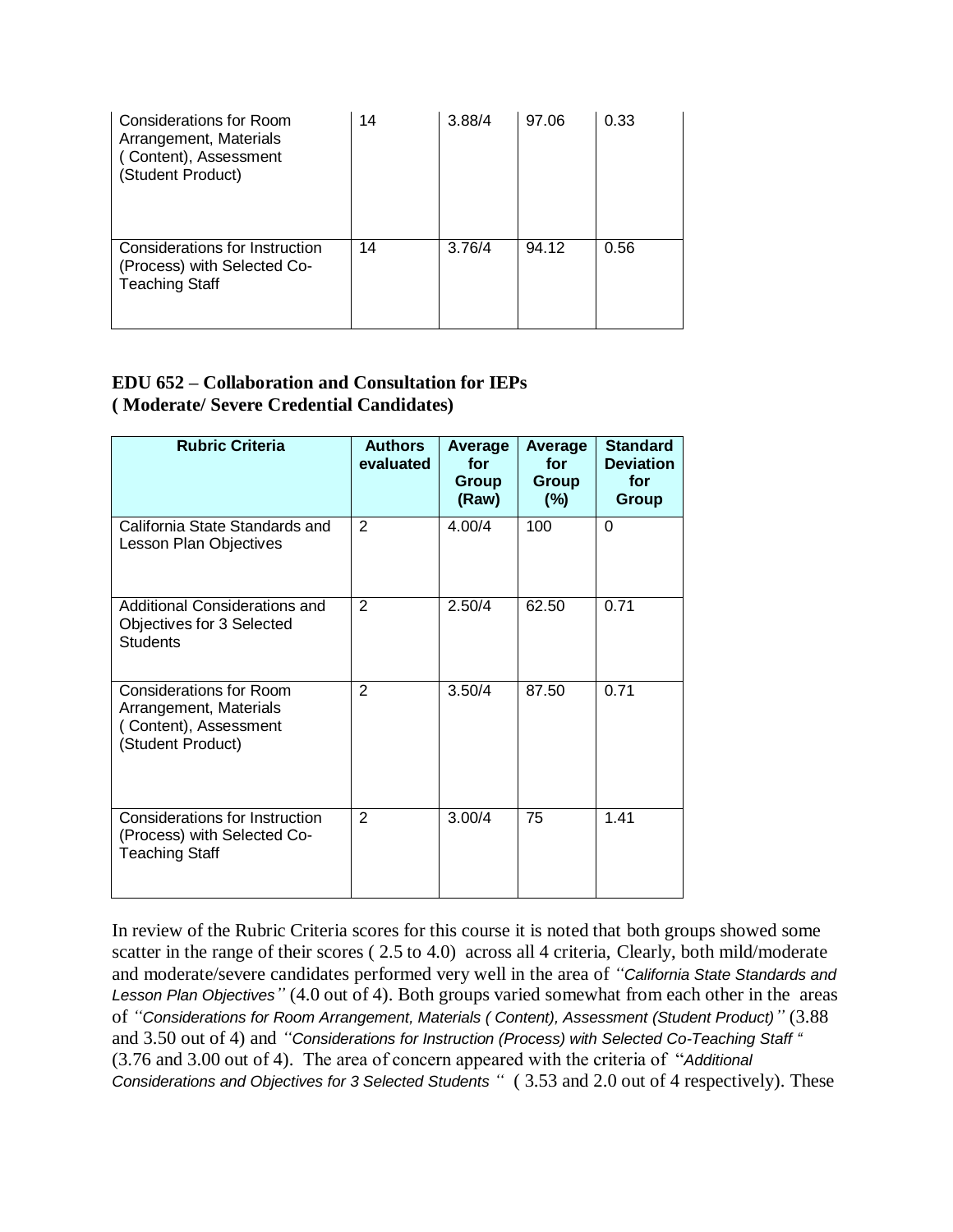were the lowest overall scores with the moderate/severe candidates scores being below Proficient level.

Plan for Improvement:

The SPED Program Director and the program team along with the EDU 652 instructors will review the signature assignment and the rubric criteria to determine how to make this assessment more aligned with course learning outcomes, course content, and to support students in the development of the critical skills of collaboration and consultation among special educators.

#### **GED 672 – Philosophy of Education ( Mild/Moderate Credential Candidates)**

| <b>Rubric Criteria</b>                                                                      | <b>Authors</b><br>evaluated | Average<br>for<br><b>Group</b><br>(Raw) | <b>Average</b><br>for<br><b>Group</b><br>(%) | <b>Standard</b><br><b>Deviation</b><br>for Group |
|---------------------------------------------------------------------------------------------|-----------------------------|-----------------------------------------|----------------------------------------------|--------------------------------------------------|
| Introductory Statement<br>of Philosophy of<br>Education                                     | 5                           | 3.60/4                                  | 90                                           | 0.55                                             |
| Perspective on Human<br>Nature & View of<br><b>Students</b>                                 | 5                           | $3.\overline{60/4}$                     | 90                                           | 0.55                                             |
| Perspective on<br>Epistemology and How It<br><b>Relates to Students</b>                     | $\overline{5}$              | 3.80/4                                  | 95                                           | 0.45                                             |
| Role of major<br>Philosophers That<br>Contribute to Personal<br>Philosophy Formation        | 5                           | 3.60/4                                  | 90                                           | 0.89                                             |
| How Personal<br>Philosophy Transforms<br><b>Professional Practice</b><br>through Particular | 5                           | 4.00/4                                  | 100                                          | $\Omega$                                         |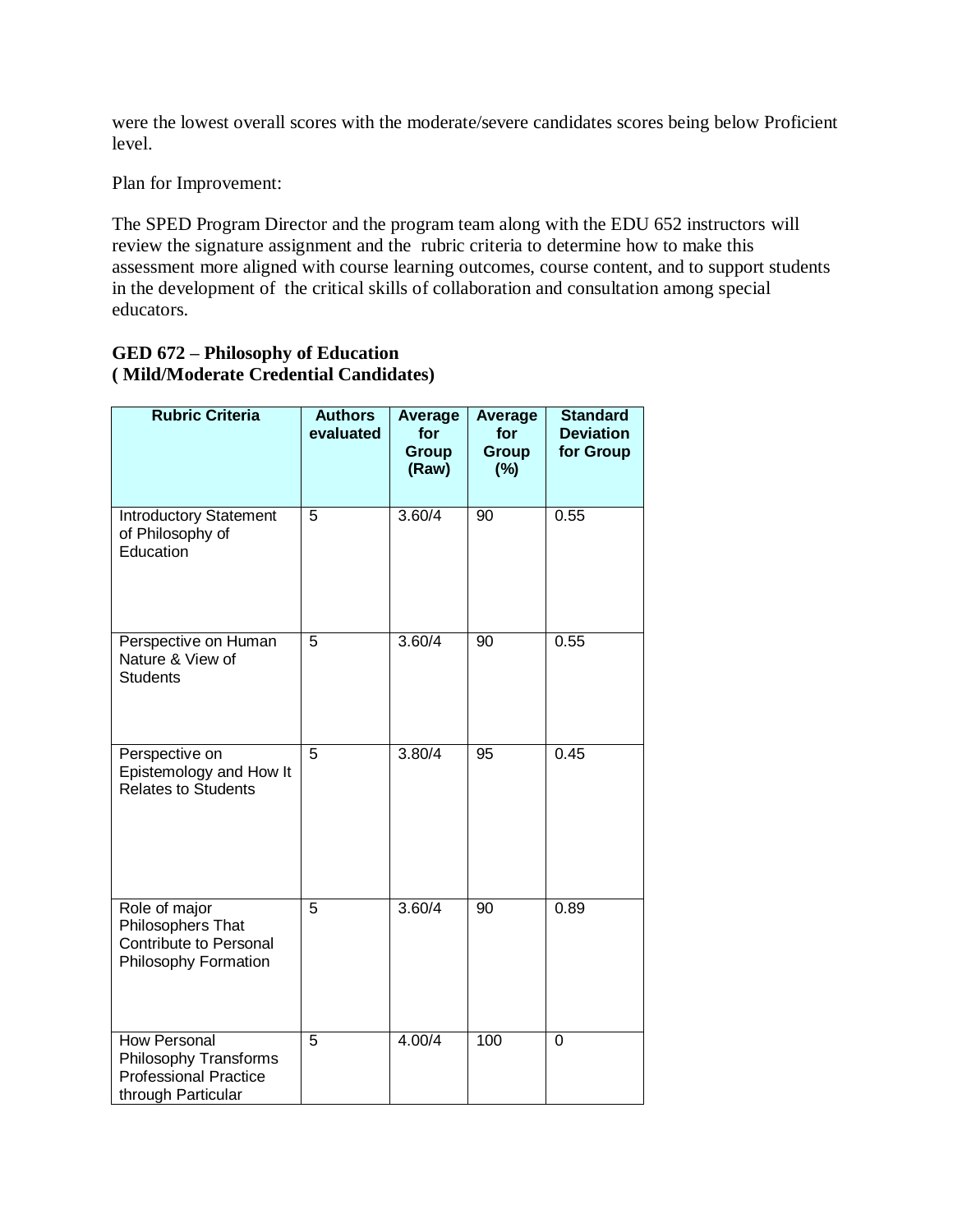| <b>Professional Standards</b>                                            |   |        |    |      |
|--------------------------------------------------------------------------|---|--------|----|------|
| Application of Personal<br>Philosophy to a Current<br>Issue in Education | 5 | 3.60/4 | 90 | 0.55 |
| Conventions of<br>Grammar, Spelling,<br>Citations, Organization          | 5 | 2.80/4 | 70 | 0.84 |

#### **GED 672 – Philosophy of Education ( Moderate/Severe Credential Candidates)**

| <b>Rubric Criteria</b>                                                  | <b>Authors</b><br>evaluated | Average<br>for<br>Group<br>(Raw) | Average<br>for<br>Group<br>$(\%)$ | <b>Standard</b><br><b>Deviation</b><br>for Group |
|-------------------------------------------------------------------------|-----------------------------|----------------------------------|-----------------------------------|--------------------------------------------------|
| <b>Introductory Statement</b><br>of Philosophy of<br>Education          | 3                           | 3.33/4                           | 83.33                             | 0.58                                             |
| Perspective on Human<br>Nature & View of<br><b>Students</b>             | 3                           | 4.00/4                           | 100                               | $\Omega$                                         |
| Perspective on<br>Epistemology and How It<br><b>Relates to Students</b> | 3                           | 4.00/4                           | 100                               | $\Omega$                                         |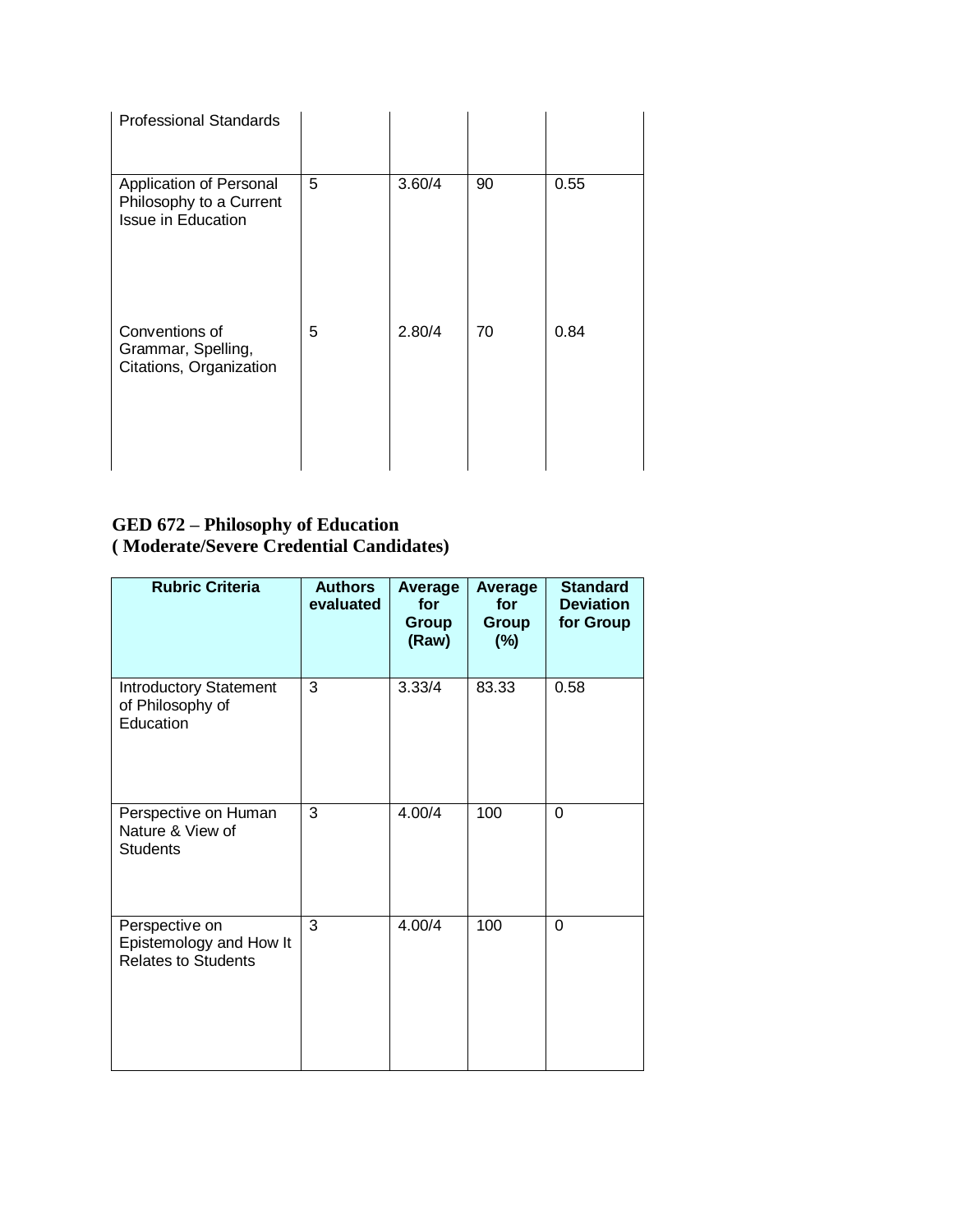| Role of Major<br>Philosophers That<br><b>Contribute to Personal</b><br>Philosophy Formation                                  | 3 | 2.67/4 | 66.67 | 1.15     |
|------------------------------------------------------------------------------------------------------------------------------|---|--------|-------|----------|
| How Personal<br>Philosophy Transforms<br><b>Professional Practice</b><br>through Particular<br><b>Professional Standards</b> | 3 | 4.00/4 | 100   | $\Omega$ |
| Application of Personal<br>Philosophy to a Current<br><b>Issue in Education</b>                                              | 3 | 3.67/4 | 91.67 | 0.58     |
| Conventions of<br>Grammar, Spelling,<br>Citations, Organization                                                              | 3 | 3.33/4 | 83.33 | 0.58     |

In review of the Rubric Criteria scores for this course it is noted that all candidates performed very well in the area of *"How Personal Philosophy Transforms Professional Practice through Particular Professional Standards"* (4.0 out of 4). Both groups were also relatively strong in the area of *"Perspective on Epistemology and How It Relates to Students"* (3.80 and 4.0 out of 4). An area of concern was demonstrated by the mild/moderate candidates in *"Conventions of Grammar, Spelling, Citations, Organization"* ( 2.8 /4) and *"Role of Major Philosophers That Contribute to Personal Philosophy Formation*  $"$  (2.67 out of 4) for moderate/severe candidates. In both instances candidates scored below Proficient in these respective areas.

Plan for Improvement:

When candidates are below Proficient in any area, effort must be given to determining the source of the problem. The SPED Program Director and the program team along with the GED 672 instructors will review the rubric criteria to determine how to make these components more intentional in the course content, and to support students in improving their understanding of the content related to this rubric criterion.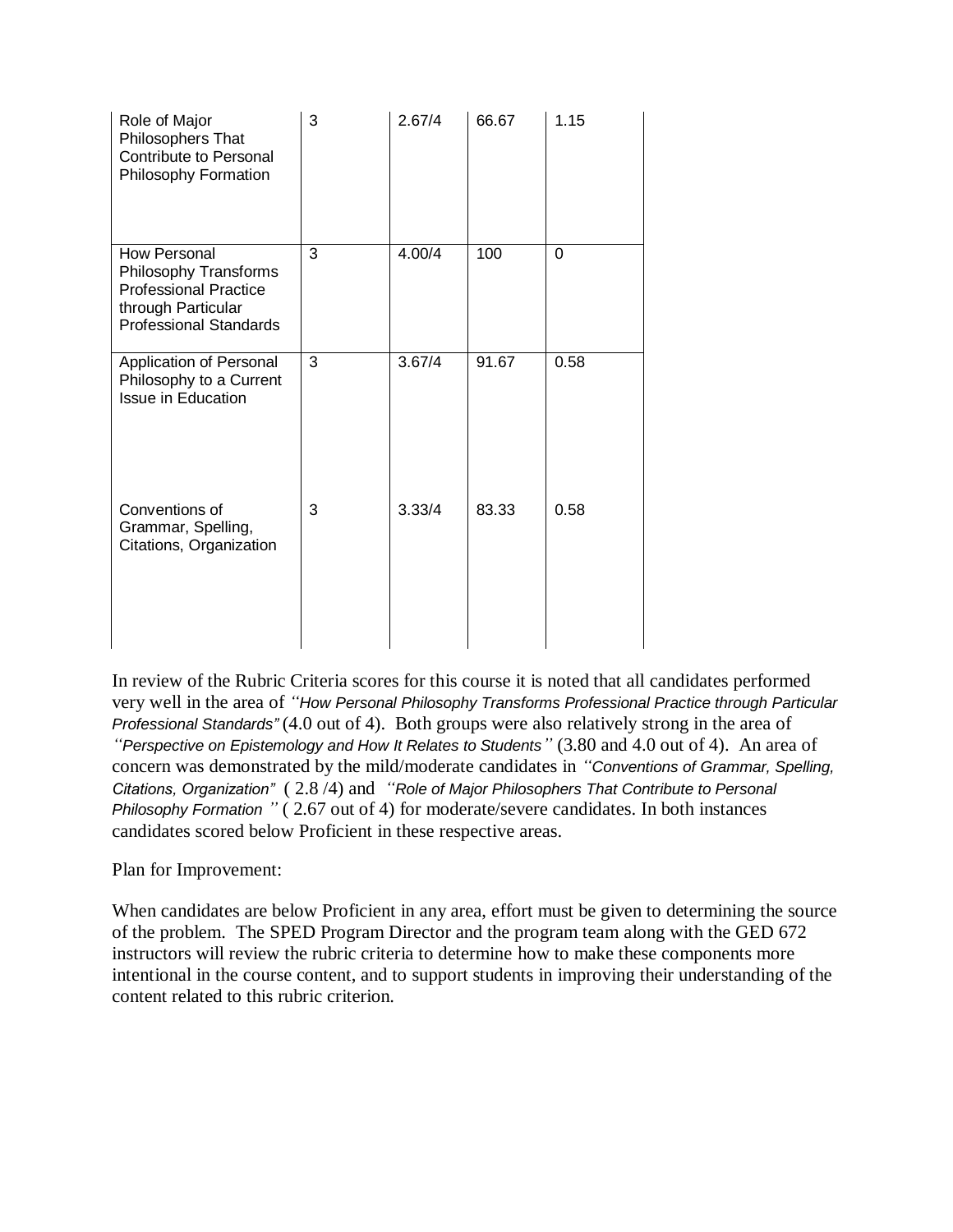#### **GED 689P – Action Research Project/ Oral Presentation ( Mild/Moderate Credential Candidates)**

| <b>Rubric Criteria</b>                                                                                                                                                  | <b>Authors</b><br>evaluated | Average<br>for<br>Group<br>(Raw) | Average<br>for<br>Group<br>$(\%)$ | <b>Standard</b><br><b>Deviation</b><br>for<br>Group |
|-------------------------------------------------------------------------------------------------------------------------------------------------------------------------|-----------------------------|----------------------------------|-----------------------------------|-----------------------------------------------------|
| Organization of<br>the Content of the<br>Presentation                                                                                                                   | 2                           | 4.00/4                           | 100                               | 0                                                   |
| Content & Topic of<br>Research is<br>Relevant, Current,<br>and Applicable to<br>21 <sup>st</sup> Century<br>Education                                                   | $\overline{2}$              | 4.00/4                           | 100                               | 0                                                   |
| The Research<br>Conducted<br><b>Followed Sound</b><br>Research<br>Methods;<br>Research<br><b>Questions Match</b><br>Data Gathered,<br>Variables<br><b>Accounted For</b> | $\overline{2}$              | 4.00/4                           | 100                               | 0                                                   |
| Data Analysis &<br><b>Findings Are</b><br>Connected to<br>Application &<br>Recommendations                                                                              | $\overline{2}$              | 4.00/4                           | 100                               | 0                                                   |
| Use of<br>Professional<br>Language,<br>Grammar,<br>Articulation, &<br>Physical<br>Behaviors are<br>Appropriate to the<br>Audience,<br>Occasion, &<br>Purpose            | $\overline{2}$              | 4.00/4                           | 100                               | 0                                                   |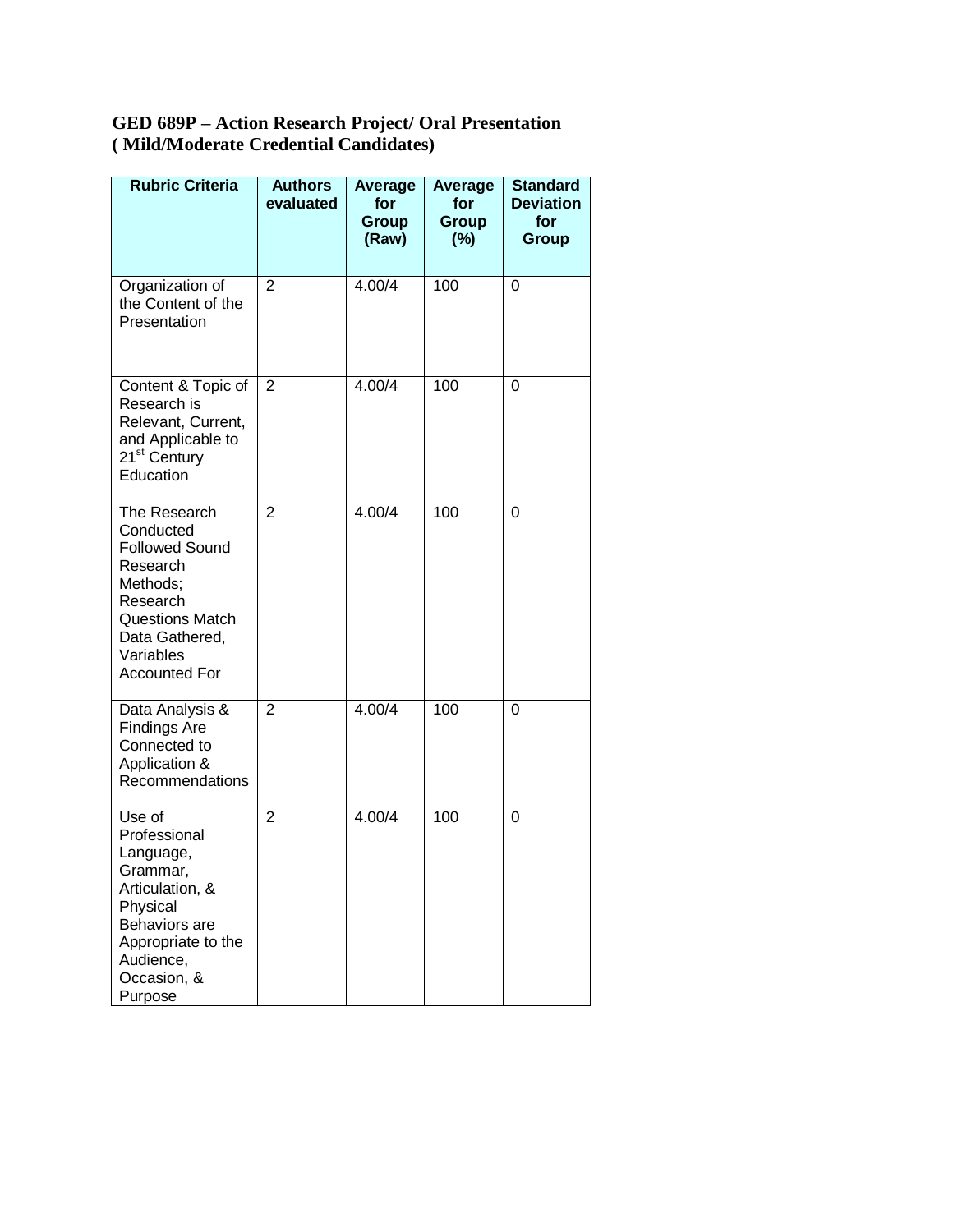#### **GED 689P – Action Research Project/ Oral Presentation ( Moderate/Severe Credential Candidates)**

| <b>Rubric Criteria</b>                                                                                                                                                  | <b>Authors</b><br>evaluated | Average<br>for<br>Group<br>(Raw) | Average<br>for<br>Group<br>$(\%)$ | <b>Standard</b><br><b>Deviation</b><br>for<br>Group |
|-------------------------------------------------------------------------------------------------------------------------------------------------------------------------|-----------------------------|----------------------------------|-----------------------------------|-----------------------------------------------------|
| Organization of<br>the Content of the<br>Presentation                                                                                                                   | 1                           | 4.00/4                           | 100                               | 0                                                   |
| Content & Topic of<br>Research is<br>Relevant, Current,<br>and Applicable to<br>21 <sup>st</sup> Century<br>Education                                                   | 1                           | 3.00/4                           | 75                                | 0                                                   |
| The Research<br>Conducted<br><b>Followed Sound</b><br>Research<br>Methods;<br>Research<br><b>Questions Match</b><br>Data Gathered,<br>Variables<br><b>Accounted For</b> | $\overline{2}$              | 4.00/4                           | 100                               | 0                                                   |
| Data Analysis &<br><b>Findings Are</b><br>Connected to<br>Application &<br>Recommendations                                                                              | $\overline{2}$              | 3.00/4                           | 75                                | 0                                                   |
| Use of<br>Professional<br>Language,<br>Grammar,<br>Articulation, &<br>Physical<br>Behaviors are<br>Appropriate to the<br>Audience,<br>Occasion, &<br>Purpose            | $\overline{2}$              | 4.00/4                           | 100                               | 0                                                   |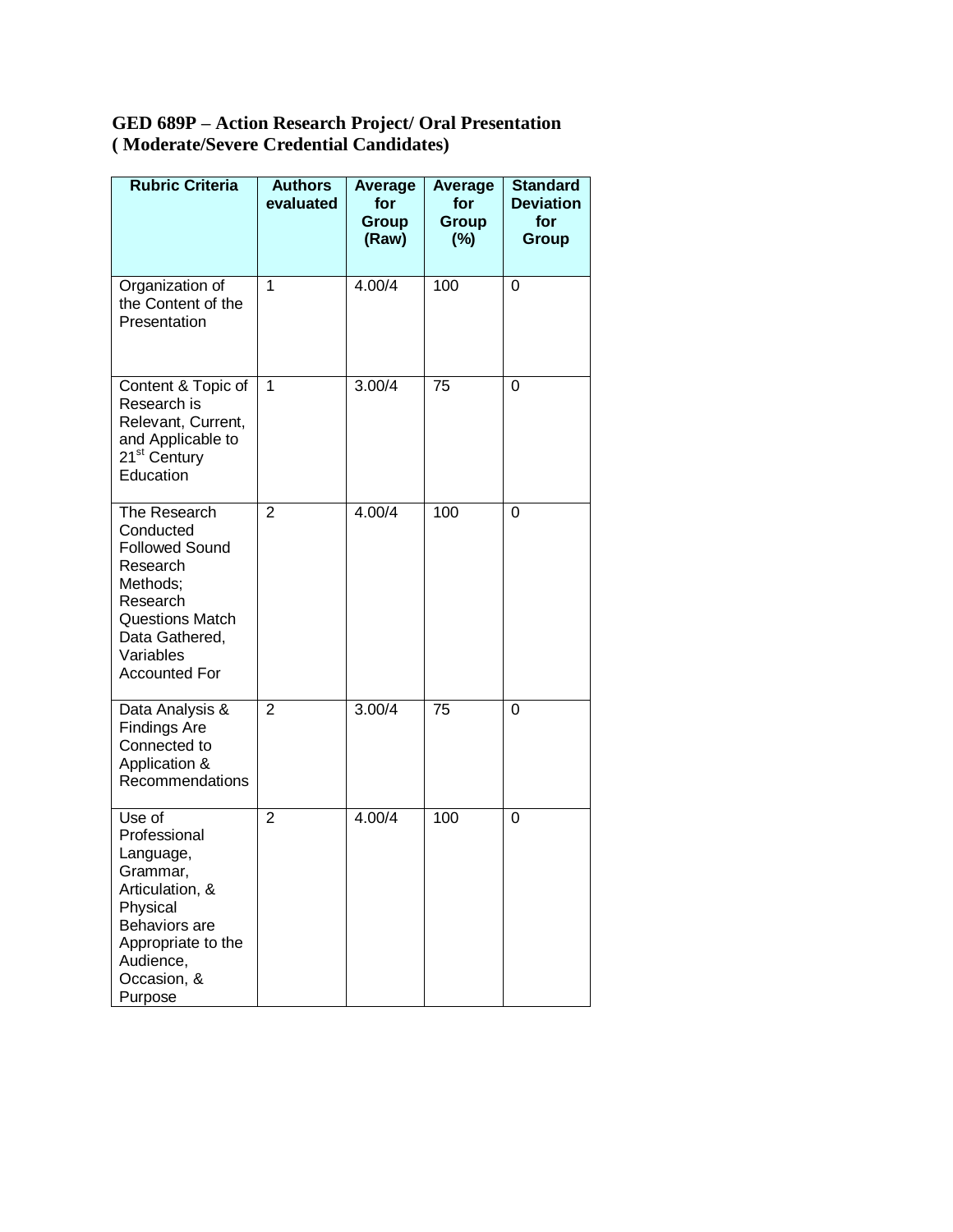In review of the Rubric Criteria scores for this course it is noted that both groups of candidates performed at the Proficient level in all criterion areas. Mild/moderate and moderate/severe candidates performed very well in the areas of *"Organization of the Content of the Presentation"* (4.0/4), *"The Research Conducted Followed Sound Research Methods; Research Questions Match Data Gathered* Variables Accounted For" ( 4.0/ 4 ), and "*Use of Professional Language, Grammar, Articulation, & Physical Behaviors are Appropriate to the Audience, Occasion, & Purpose" ( 4.0/4).*  Relatively lower scores were noted by the moderate/severe candidates in the areas of "*Content & Topic of Research is Relevant, Current, and Applicable to 21st Century Education" ( 3.0/4) and "Data Analysis & Findings Are Connected to Application & Recommendations" ( 3.0 / 4).* 

Plan for Improvement:

Because of the highly specialized and unique aspects of the moderate/severe population, it may be that topic areas addressed by moderate /severe candidates have less traction in the GED 689 course. The SPED Program Director and program team will review these results along with the GED 689 instructors to determine how to make the unique aspects of a moderate/severe focus given parity among the range of topics addressed in the course content and support for students in this rubric criterion.

#### **Disposition Assessments (Mild/Moderate Credential Candidates)**

The tables below show results of **Disposition Assessment data submitted by professors** for the Master of Arts in Teaching with the Education Specialist credentials. All candidates are expected to be at the "proficient" level of performance with a score of "3" or above in each rubric criteria noted below.

| <b>Rubric Criteria</b>                                                                                      | <b>Authors</b>   | Average   | Average   | <b>Median</b> | <b>Standard</b>  |
|-------------------------------------------------------------------------------------------------------------|------------------|-----------|-----------|---------------|------------------|
|                                                                                                             | evaluated        | for Group | for Group | for           | <b>Deviation</b> |
|                                                                                                             |                  | (Raw)     | (%)       | Group         | for Group        |
| 1. Dignity & Honor: The candidate honors and respects the                                                   | 6                | 3.50/4    | 87.5      | 3.5           | 0.55             |
| worthiness of all individuals in word and deed based on                                                     | <b>EDU 600</b>   |           |           |               |                  |
| PLNUs Wesleyan heritage: We are individuals created in the                                                  | $D-2$            |           |           |               |                  |
| image of God, committed to civility, respect, hospitality,                                                  |                  |           |           |               |                  |
| grace, and service.                                                                                         |                  |           |           |               |                  |
| 2. Honesty & Integrity: The candidate demonstrates                                                          | 6                | 3.33/4    | 83.33     | 3             | 0.52             |
| honesty, integrity, and coherence in attitudes, and actions,                                                | EDU 600<br>$D-2$ |           |           |               |                  |
| and is accountable to the norms and expectations of the<br>learning community.                              |                  |           |           |               |                  |
| 3. Caring, Patience, and Respect: The candidate                                                             | 6                | 3.17/4    | 79.17     | 3             | 0.41             |
| demonstrates caring, patience, fairness and respect for the                                                 | <b>EDU 600</b>   |           |           |               |                  |
| knowledge level, diversity, and abilities of others, ensuring                                               | $D-2$            |           |           |               |                  |
| that all students have the opportunity to achieve.                                                          |                  |           |           |               |                  |
| 4. Spirit of Collaboration, Flexibility and Humility: The                                                   | 6                | 3.17/4    | 79.17     | 3             | 0.41             |
| candidate actively participates in and contributes to the                                                   | <b>EDU 600</b>   |           |           |               |                  |
| achievement of the learning community, explaining own                                                       | $D-2$            |           |           |               |                  |
| thought process with humility and considers those of others                                                 |                  |           |           |               |                  |
| with a positive, open-minded attitude.                                                                      |                  |           |           |               |                  |
| 5. Harmony in Learning Community: The candidate takes                                                       | 6                | 3.17/4    | 79.17     | 3             | 0.41             |
| responsibility for resolving conflicts or issues with others,                                               | EDU 600          |           |           |               |                  |
| and teaches students those skills, in a way that sustains and                                               | $D-2$            |           |           |               |                  |
| enhances a healthy and safe learning community.<br>6. Self-Awareness/Calling: The candidate shows awareness | 6                | 3.17/4    | 79.17     | 3             | 0.41             |
| of areas of strength, interests, learning style, and areas for                                              | <b>EDU 600</b>   |           |           |               |                  |
| continuing growth; generates and follows through on                                                         | $D-2$            |           |           |               |                  |
| personalized growth plans. The candidate demonstrates that                                                  |                  |           |           |               |                  |
| serving as a professional educator is a confirmed calling to                                                |                  |           |           |               |                  |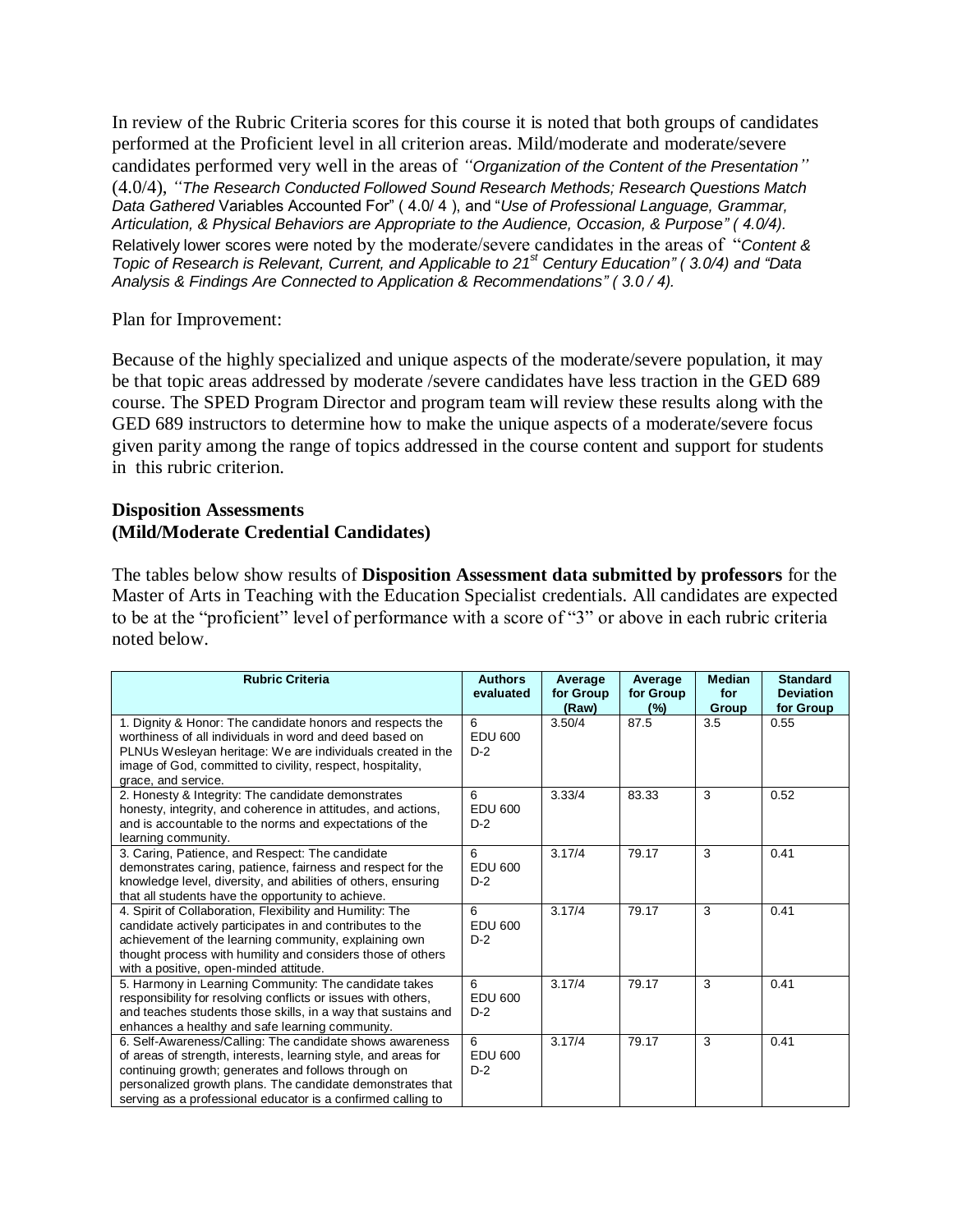| equip, to transform and to empower every student to fulfill<br>his or her full potential.                                                                                                                                                                                                                                                                                                                    |                              |        |       |                |          |
|--------------------------------------------------------------------------------------------------------------------------------------------------------------------------------------------------------------------------------------------------------------------------------------------------------------------------------------------------------------------------------------------------------------|------------------------------|--------|-------|----------------|----------|
| 7. Perseverance with Challenge: The candidate perseveres,<br>remains engaged, and persists as a life-long learner,<br>especially when academic and professional assignments<br>are perceived as challenging.                                                                                                                                                                                                 | 6<br><b>EDU 600</b><br>$D-2$ | 3.17/4 | 79.17 | 3              | 0.41     |
| 8. Diligence in Work Habits & Responsibility for Learning:<br>The candidate attends to the roles and responsibilities of the<br>learning community, and is well-prepared and on time. The<br>candidate completes required assignments on time and is<br>reflective and receptive to formative feedback.                                                                                                      | 6<br><b>EDU 600</b><br>$D-2$ | 3.00/4 | 75    | 3              | $\Omega$ |
| Average professor assessment for EDU 600 D-2:                                                                                                                                                                                                                                                                                                                                                                |                              | 3.21   |       |                |          |
| 1. Dignity & Honor: The candidate honors and respects the<br>worthiness of all individuals in word and deed based on<br>PLNU's Wesleyan heritage: We are individuals created<br>in the image of God, committed to civility, respect,<br>hospitality, grace, and service.                                                                                                                                     | 3<br><b>EDU 612</b><br>$D-2$ | 4.00/4 | 100   | 4              | 0        |
| 2. Honesty & Integrity: The candidate demonstrates<br>honesty, integrity, and coherence in attitudes, and actions,<br>and is accountable to the norms and expectations of the<br>learning community.                                                                                                                                                                                                         | 3<br><b>EDU 612</b><br>$D-2$ | 4.00/4 | 100   | 4              | $\Omega$ |
| 3. Caring, Patience, and Respect: The candidate<br>demonstrates caring, patience, fairness and respect for the<br>knowledge level, diversity, and abilities of others, ensuring<br>that all students have the opportunity to achieve.                                                                                                                                                                        | 3<br><b>EDU 612</b><br>$D-2$ | 4.00/4 | 100   | $\overline{4}$ | $\Omega$ |
| 4. Spirit of Collaboration, Flexibility and Humility: The<br>candidate actively participates in and contributes to the<br>achievement of the learning community, explaining own<br>thought process with humility and considers those of others<br>with a positive, open-minded attitude.                                                                                                                     | 3<br><b>EDU 612</b><br>$D-2$ | 4.00/4 | 100   | $\overline{4}$ | $\Omega$ |
| 5. Harmony in Learning Community: The candidate takes<br>responsibility for resolving conflicts or issues with others,<br>and teaches students those skills, in a way that sustains and<br>enhances a healthy and safe learning community.                                                                                                                                                                   | 3<br><b>EDU 612</b><br>$D-2$ | 4.00/4 | 100   | $\overline{4}$ | $\Omega$ |
| 6. Self-Awareness/Calling: The candidate shows awareness<br>of areas of strength, interests, learning style, and areas for<br>continuing growth; generates and follows through on<br>personalized growth plans. The candidate demonstrates that<br>serving as a professional educator is a confirmed calling to<br>equip, to transform and to empower every student to fulfill<br>his or her full potential. | 3<br>EDU 612<br>$D-2$        | 3.67/4 | 91.67 | 4              | 0.58     |
| 7. Perseverance with Challenge: The candidate perseveres,<br>remains engaged, and persists as a life-long learner,<br>especially when academic and professional assignments<br>are perceived as challenging.                                                                                                                                                                                                 | 3<br>EDU 612<br>D-2          | 3.33/4 | 83.33 | 3              | 0.58     |
| 8. Diligence in Work Habits & Responsibility for Learning:<br>The candidate attends to the roles and responsibilities of the<br>learning community, and is well-prepared and on time. The<br>candidate completes required assignments on time and is<br>reflective and receptive to formative feedback.                                                                                                      | 3<br>EDU 612<br>$D-2$        | 3.33/4 | 83.33 | 3              | 0.58     |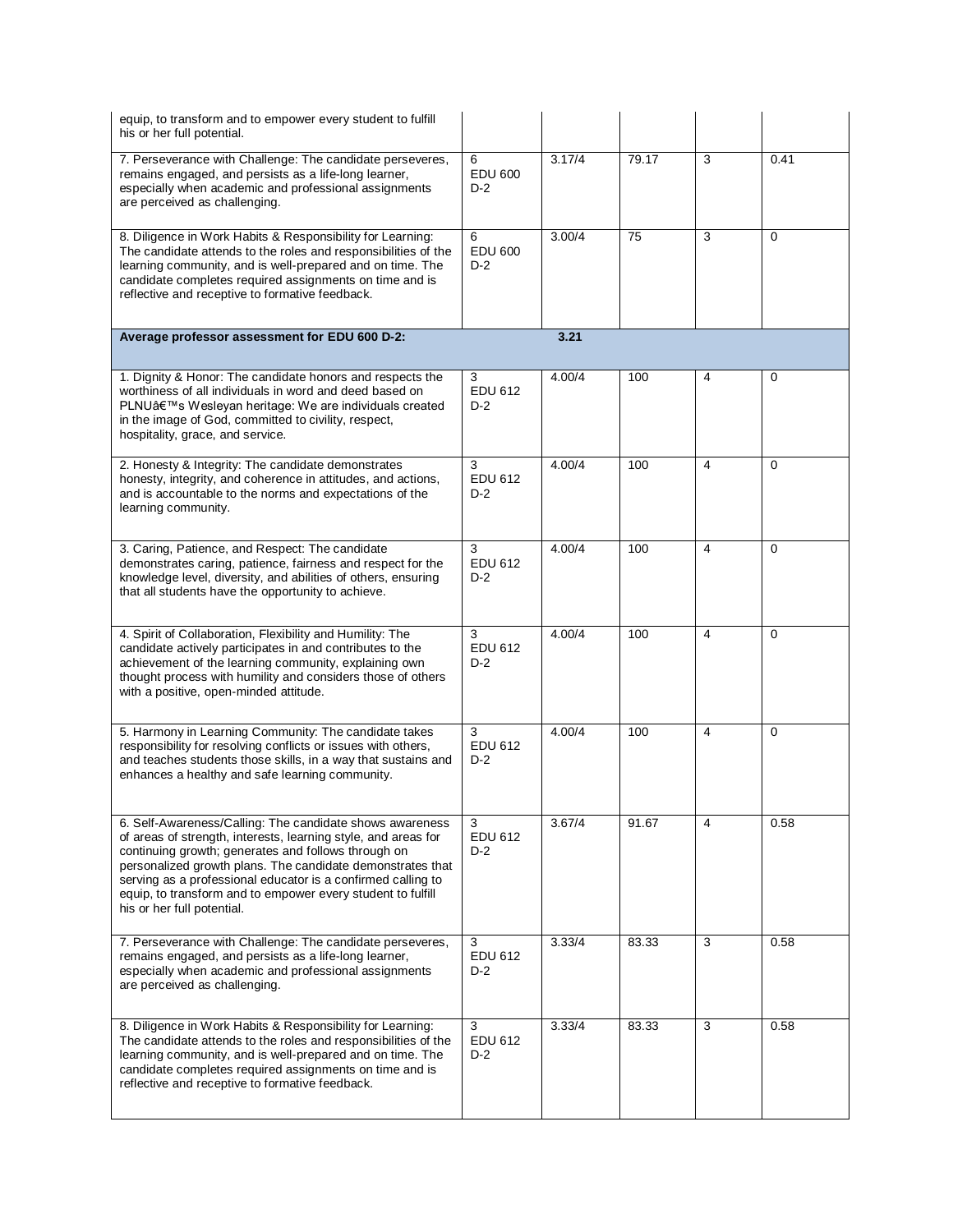| Average professor assessment for EDU 612 D-2:                                                                                                                                                                                                                                                                                                                                                                |                              | 3.79   |     |   |          |
|--------------------------------------------------------------------------------------------------------------------------------------------------------------------------------------------------------------------------------------------------------------------------------------------------------------------------------------------------------------------------------------------------------------|------------------------------|--------|-----|---|----------|
| 1. Dignity & Honor: The candidate honors and respects the<br>worthiness of all individuals in word and deed based on<br>PLNUs Wesleyan heritage: We are individuals created in the<br>image of God, committed to civility, respect, hospitality,<br>grace, and service.                                                                                                                                      | 1<br><b>EDU 621</b><br>$D-2$ | 4.00/4 | 100 | 4 | 0        |
| 2. Honesty & Integrity: The candidate demonstrates<br>honesty, integrity, and coherence in attitudes, and actions,<br>and is accountable to the norms and expectations of the<br>learning community.                                                                                                                                                                                                         | 1<br>EDU 621<br>$D-2$        | 4.00/4 | 100 | 4 | $\Omega$ |
| 3. Caring, Patience, and Respect: The candidate<br>demonstrates caring, patience, fairness and respect for the<br>knowledge level, diversity, and abilities of others, ensuring<br>that all students have the opportunity to achieve.                                                                                                                                                                        | 1<br>EDU 621<br>$D-1$        | 3.00/4 | 75  | 3 | 0        |
| 4. Spirit of Collaboration, Flexibility and Humility: The<br>candidate actively participates in and contributes to the<br>achievement of the learning community, explaining own<br>thought process with humility and considers those of others<br>with a positive, open-minded attitude.                                                                                                                     | 1<br><b>EDU 621</b><br>$D-2$ | 4.00/4 | 100 | 4 | $\Omega$ |
| 5. Harmony in Learning Community: The candidate takes<br>responsibility for resolving conflicts or issues with others,<br>and teaches students those skills, in a way that sustains and<br>enhances a healthy and safe learning community.                                                                                                                                                                   | 1<br><b>EDU 621</b><br>$D-2$ | 3.00/4 | 75  | 3 | 0        |
| 6. Self-Awareness/Calling: The candidate shows awareness<br>of areas of strength, interests, learning style, and areas for<br>continuing growth; generates and follows through on<br>personalized growth plans. The candidate demonstrates that<br>serving as a professional educator is a confirmed calling to<br>equip, to transform and to empower every student to fulfill<br>his or her full potential. | 1<br>EDU 621<br>D-2          | 3.00/4 | 75  | 3 | 0        |
| 7. Perseverance with Challenge: The candidate perseveres,<br>remains engaged, and persists as a life-long learner,<br>especially when academic and professional assignments<br>are perceived as challenging.                                                                                                                                                                                                 | 1<br><b>EDU 621</b><br>$D-2$ | 3.00/4 | 75  | 3 | 0        |
| 8. Diligence in Work Habits & Responsibility for Learning:<br>The candidate attends to the roles and responsibilities of the<br>learning community, and is well-prepared and on time. The<br>candidate completes required assignments on time and is<br>reflective and receptive to formative feedback.                                                                                                      | 1<br><b>EDU 621</b><br>D-2   | 3.00/4 | 75  | 3 | $\Omega$ |
| Average mentor assessment for GED673:                                                                                                                                                                                                                                                                                                                                                                        |                              | 3.38   |     |   |          |

| <b>Rubric Criteria</b>                                                                                                                                                                                                                                                  | <b>Authors</b><br>evaluated        | Average<br>for Group<br>(Raw) | Average<br>for Group<br>(%) | <b>Median</b><br>for<br>Group | <b>Standard</b><br><b>Deviation</b><br>for Group |
|-------------------------------------------------------------------------------------------------------------------------------------------------------------------------------------------------------------------------------------------------------------------------|------------------------------------|-------------------------------|-----------------------------|-------------------------------|--------------------------------------------------|
| 1. Dignity & Honor: The candidate honors and respects the<br>worthiness of all individuals in word and deed based on<br>PLNUs Wesleyan heritage: We are individuals created in the<br>image of God, committed to civility, respect, hospitality,<br>grace, and service. | 9<br>EDU6CP1<br>$D-2$              | 3.67/4                        | 91.67                       | 4                             | 0.50                                             |
| 2. Honesty & Integrity: The candidate demonstrates<br>honesty, integrity, and coherence in attitudes, and actions,<br>and is accountable to the norms and expectations of the                                                                                           | 9<br>EDU <sub>6</sub> CP1<br>$D-2$ | 3.67/4                        | 91.67                       | 4                             | 0.5                                              |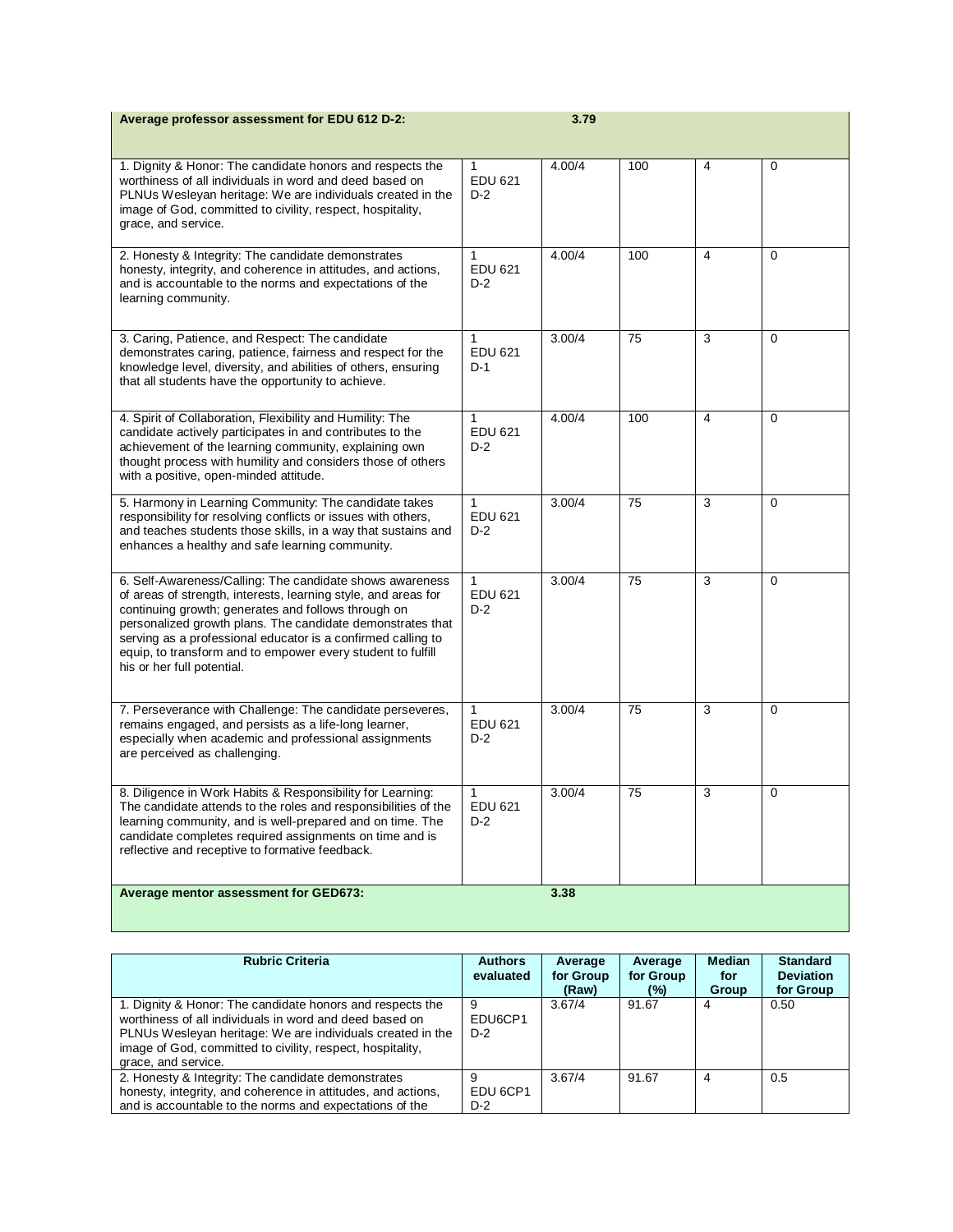| learning community.                                                                                                                                                                                                                                                                                                                                                                                          |                             |                               |                             |                               |                                                  |
|--------------------------------------------------------------------------------------------------------------------------------------------------------------------------------------------------------------------------------------------------------------------------------------------------------------------------------------------------------------------------------------------------------------|-----------------------------|-------------------------------|-----------------------------|-------------------------------|--------------------------------------------------|
| 3. Caring, Patience, and Respect: The candidate<br>demonstrates caring, patience, fairness and respect for the<br>knowledge level, diversity, and abilities of others, ensuring<br>that all students have the opportunity to achieve.                                                                                                                                                                        | 9<br>EDU 6CP1<br>$D-2$      | 3.56/4                        | 88.89                       | $\overline{4}$                | 0.53                                             |
| 4. Spirit of Collaboration, Flexibility and Humility: The<br>candidate actively participates in and contributes to the<br>achievement of the learning community, explaining own<br>thought process with humility and considers those of others<br>with a positive, open-minded attitude.                                                                                                                     | 9<br>EDU 6CP1<br>$D-2$      | 3.33/4                        | 83.33                       | 3                             | 0.71                                             |
| 5. Harmony in Learning Community: The candidate takes<br>responsibility for resolving conflicts or issues with others,<br>and teaches students those skills, in a way that sustains and<br>enhances a healthy and safe learning community.                                                                                                                                                                   | 9<br>EDU 6CP1<br>$D-2$      | 3.56/4                        | 88.89                       | 43                            | 0.53                                             |
| 6. Self-Awareness/Calling: The candidate shows awareness<br>of areas of strength, interests, learning style, and areas for<br>continuing growth; generates and follows through on<br>personalized growth plans. The candidate demonstrates that<br>serving as a professional educator is a confirmed calling to<br>equip, to transform and to empower every student to fulfill<br>his or her full potential. | 9<br>EDU 6CP1<br>$D-2$      | 3.56/4                        | 88.89                       | $\overline{4}$                | 0.53                                             |
| 7. Perseverance with Challenge: The candidate perseveres,<br>remains engaged, and persists as a life-long learner,<br>especially when academic and professional assignments<br>are perceived as challenging.                                                                                                                                                                                                 | 9<br>EDU 6CP1<br>$D-2$      | 3.33/4                        | 83.33                       | 3                             | 0.71                                             |
| 8. Diligence in Work Habits & Responsibility for Learning:<br>The candidate attends to the roles and responsibilities of the<br>learning community, and is well-prepared and on time. The<br>candidate completes required assignments on time and is<br>reflective and receptive to formative feedback.                                                                                                      | 9<br>EDU 6CP1<br>$D-2$      | 3.56/4                        | 88.89                       | 43                            | 0.73                                             |
|                                                                                                                                                                                                                                                                                                                                                                                                              |                             |                               |                             |                               |                                                  |
| Average professor assessment for EDU 6CP1 D-2:                                                                                                                                                                                                                                                                                                                                                               |                             | 3.53                          |                             |                               |                                                  |
| <b>Rubric Criteria</b>                                                                                                                                                                                                                                                                                                                                                                                       | <b>Authors</b><br>evaluated | Average<br>for Group<br>(Raw) | Average<br>for Group<br>(%) | <b>Median</b><br>for<br>Group | <b>Standard</b><br><b>Deviation</b><br>for Group |
| 1. Dignity & Honor: The candidate honors and respects the<br>worthiness of all individuals in word and deed based on<br>PLNUs Wesleyan heritage: We are individuals created in the<br>image of God, committed to civility, respect, hospitality,<br>grace, and service.                                                                                                                                      | 8<br>EDU6CP2<br>$D-2$       | 3.63/4                        | 90.63                       | 4                             | 0.52                                             |
| 2. Honesty & Integrity: The candidate demonstrates<br>honesty, integrity, and coherence in attitudes, and actions,<br>and is accountable to the norms and expectations of the<br>learning community.                                                                                                                                                                                                         | 8<br>EDU 6CP2<br>D-2        | 3.75/4                        | 93.75                       | $\overline{4}$                | 0.46                                             |
| 3. Caring, Patience, and Respect: The candidate<br>demonstrates caring, patience, fairness and respect for the<br>knowledge level, diversity, and abilities of others, ensuring<br>that all students have the opportunity to achieve.                                                                                                                                                                        | 8<br>EDU 6CP2<br>D-2        | 3.75/4                        | 93.75                       | 4                             | 0.46                                             |
| 4. Spirit of Collaboration, Flexibility and Humility: The<br>candidate actively participates in and contributes to the<br>achievement of the learning community, explaining own<br>thought process with humility and considers those of others<br>with a positive, open-minded attitude.                                                                                                                     | 8<br>EDU 6CP2<br>D-2        | 3.63/4                        | 90.63                       | 4                             | 0.52                                             |
| 5. Harmony in Learning Community: The candidate takes<br>responsibility for resolving conflicts or issues with others,<br>and teaches students those skills, in a way that sustains and<br>enhances a healthy and safe learning community.                                                                                                                                                                   | 8<br>EDU 6CP2<br>D-2        | 3.63/4                        | 90.63                       | $\overline{4}$                | 0.52                                             |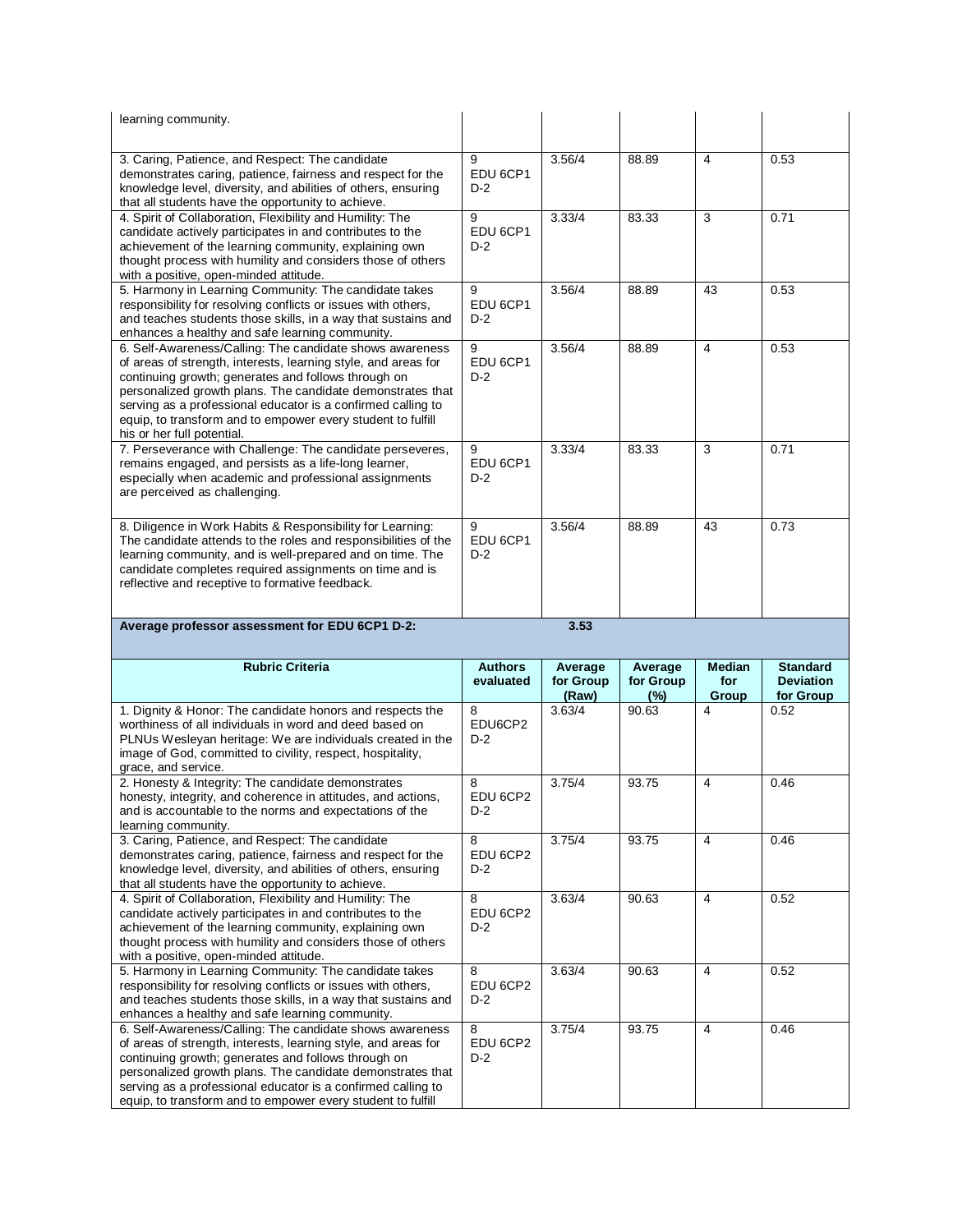| his or her full potential.                                                                                                                                                                                                                                                                              |                        |        |       |     |      |
|---------------------------------------------------------------------------------------------------------------------------------------------------------------------------------------------------------------------------------------------------------------------------------------------------------|------------------------|--------|-------|-----|------|
| 7. Perseverance with Challenge: The candidate perseveres,<br>remains engaged, and persists as a life-long learner,<br>especially when academic and professional assignments<br>are perceived as challenging.                                                                                            | 8<br>EDU 6CP2<br>$D-2$ | 3.50/4 | 87.5  | 3.5 | 0.53 |
| 8. Diligence in Work Habits & Responsibility for Learning:<br>The candidate attends to the roles and responsibilities of the<br>learning community, and is well-prepared and on time. The<br>candidate completes required assignments on time and is<br>reflective and receptive to formative feedback. | 8<br>EDU 6CP2<br>$D-2$ | 3.75/4 | 93.75 | 4   | 0.46 |
| Average professor assessment for EDU 6CP2 D-2:                                                                                                                                                                                                                                                          |                        | 3.67   |       |     |      |

## **Disposition Assessments (Moderate/Severe Credential Candidates)**

| <b>Rubric Criteria</b>                                                                                                                                                                                                                                                                                                                                                                                       | <b>Authors</b><br>evaluated  | Average<br>for Group<br>(Raw) | Average<br>for Group<br>(%) | <b>Median</b><br>for<br>Group | <b>Standard</b><br><b>Deviation</b><br>for Group |
|--------------------------------------------------------------------------------------------------------------------------------------------------------------------------------------------------------------------------------------------------------------------------------------------------------------------------------------------------------------------------------------------------------------|------------------------------|-------------------------------|-----------------------------|-------------------------------|--------------------------------------------------|
| 1. Dignity & Honor: The candidate honors and respects the<br>worthiness of all individuals in word and deed based on<br>PLNUs Wesleyan heritage: We are individuals created in the<br>image of God, committed to civility, respect, hospitality,<br>grace, and service.                                                                                                                                      | 6<br>EDU600<br>$D-2$         | 3.67/4                        | 91.67                       | 4                             | 0.52                                             |
| 2. Honesty & Integrity: The candidate demonstrates<br>honesty, integrity, and coherence in attitudes, and actions,<br>and is accountable to the norms and expectations of the<br>learning community.                                                                                                                                                                                                         | 6<br>EDU 600<br>$D-2$        | 3.67/4                        | 91.67                       | $\overline{\mathcal{L}}$      | 0.52                                             |
| 3. Caring, Patience, and Respect: The candidate<br>demonstrates caring, patience, fairness and respect for the<br>knowledge level, diversity, and abilities of others, ensuring<br>that all students have the opportunity to achieve.                                                                                                                                                                        | 6<br>EDU 600<br>$D-2$        | 3.50/4                        | 87.50                       | 3.5                           | 0.55                                             |
| 4. Spirit of Collaboration, Flexibility and Humility: The<br>candidate actively participates in and contributes to the<br>achievement of the learning community, explaining own<br>thought process with humility and considers those of others<br>with a positive, open-minded attitude.                                                                                                                     | 6<br><b>EDU 600</b><br>$D-2$ | 3.50/4                        | 87.50                       | 3.5                           | 0.55                                             |
| 5. Harmony in Learning Community: The candidate takes<br>responsibility for resolving conflicts or issues with others,<br>and teaches students those skills, in a way that sustains and<br>enhances a healthy and safe learning community.                                                                                                                                                                   | 6<br>EDU 600<br>$D-2$        | 3.50/4                        | 87.50                       | 3.5                           | 0.55                                             |
| 6. Self-Awareness/Calling: The candidate shows awareness<br>of areas of strength, interests, learning style, and areas for<br>continuing growth; generates and follows through on<br>personalized growth plans. The candidate demonstrates that<br>serving as a professional educator is a confirmed calling to<br>equip, to transform and to empower every student to fulfill<br>his or her full potential. | 6<br>EDU 600<br>$D-2$        | 3.67/4                        | 91.67                       | 4                             | 0.52                                             |
| 7. Perseverance with Challenge: The candidate perseveres,<br>remains engaged, and persists as a life-long learner,<br>especially when academic and professional assignments<br>are perceived as challenging.                                                                                                                                                                                                 | 6<br><b>EDU 600</b><br>$D-2$ | 3.67/4                        | 91.67                       | $\overline{4}$                | 0.52                                             |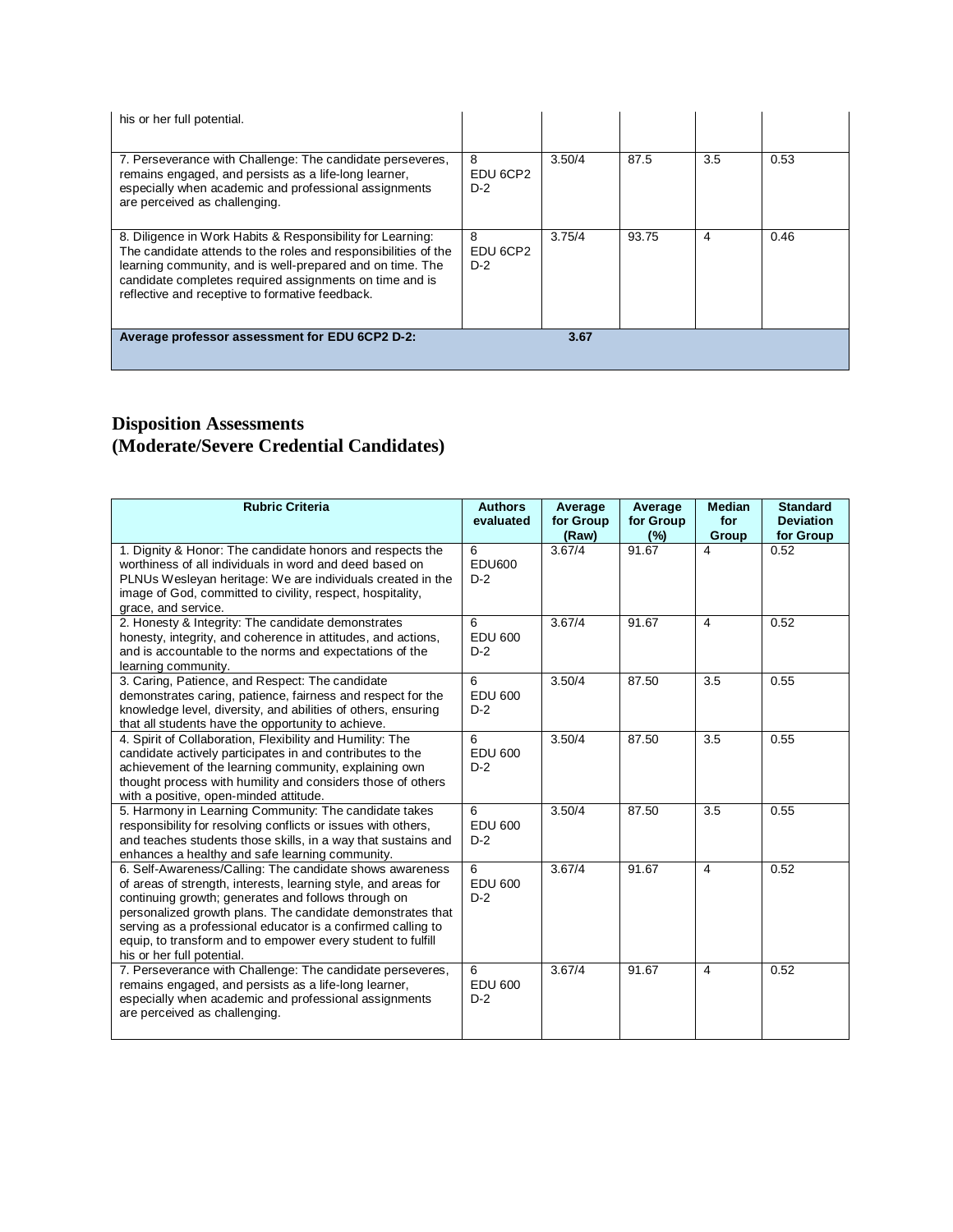| 8. Diligence in Work Habits & Responsibility for Learning:<br>The candidate attends to the roles and responsibilities of the<br>learning community, and is well-prepared and on time. The<br>candidate completes required assignments on time and is<br>reflective and receptive to formative feedback.                                                                                                      | 6<br><b>EDU 600</b><br>$D-2$ | 3.33/4 | 83.33 | 3              | 0.52        |
|--------------------------------------------------------------------------------------------------------------------------------------------------------------------------------------------------------------------------------------------------------------------------------------------------------------------------------------------------------------------------------------------------------------|------------------------------|--------|-------|----------------|-------------|
| Average professor assessment for EDU 600 D-2:                                                                                                                                                                                                                                                                                                                                                                |                              | 3.56   |       |                |             |
| 1. Dignity & Honor: The candidate honors and respects the<br>worthiness of all individuals in word and deed based on<br>PLNU's Wesleyan heritage: We are individuals created<br>in the image of God, committed to civility, respect,<br>hospitality, grace, and service.                                                                                                                                     | 5<br><b>EDU 654</b><br>$D-2$ | 4.00/4 | 100   | $\overline{4}$ | 0           |
| 2. Honesty & Integrity: The candidate demonstrates<br>honesty, integrity, and coherence in attitudes, and actions,<br>and is accountable to the norms and expectations of the<br>learning community.                                                                                                                                                                                                         | 5<br><b>EDU 654</b><br>$D-2$ | 4.00/4 | 100   | $\overline{4}$ | $\Omega$    |
| 3. Caring, Patience, and Respect: The candidate<br>demonstrates caring, patience, fairness and respect for the<br>knowledge level, diversity, and abilities of others, ensuring<br>that all students have the opportunity to achieve.                                                                                                                                                                        | 5<br><b>EDU 654</b><br>$D-2$ | 4.00/4 | 100   | $\overline{4}$ | 0           |
| 4. Spirit of Collaboration, Flexibility and Humility: The<br>candidate actively participates in and contributes to the<br>achievement of the learning community, explaining own<br>thought process with humility and considers those of others<br>with a positive, open-minded attitude.                                                                                                                     | 5<br><b>EDU 654</b><br>$D-2$ | 4.00/4 | 100   | 4              | $\mathbf 0$ |
| 5. Harmony in Learning Community: The candidate takes<br>responsibility for resolving conflicts or issues with others,<br>and teaches students those skills, in a way that sustains and<br>enhances a healthy and safe learning community.                                                                                                                                                                   | 5<br><b>EDU 654</b><br>$D-2$ | 3.80/4 | 95    | $\overline{4}$ | 0.45        |
| 6. Self-Awareness/Calling: The candidate shows awareness<br>of areas of strength, interests, learning style, and areas for<br>continuing growth; generates and follows through on<br>personalized growth plans. The candidate demonstrates that<br>serving as a professional educator is a confirmed calling to<br>equip, to transform and to empower every student to fulfill<br>his or her full potential. | 5<br><b>EDU 654</b><br>$D-2$ | 3.40/4 | 85    | 3              | 0.55        |
| 7. Perseverance with Challenge: The candidate perseveres,<br>remains engaged, and persists as a life-long learner,<br>especially when academic and professional assignments<br>are perceived as challenging.                                                                                                                                                                                                 | 5<br><b>EDU 654</b><br>$D-2$ | 3.80/4 | 95    | 4              | 0.45        |
| 8. Diligence in Work Habits & Responsibility for Learning:<br>The candidate attends to the roles and responsibilities of the<br>learning community, and is well-prepared and on time. The<br>candidate completes required assignments on time and is<br>reflective and receptive to formative feedback.                                                                                                      | 5<br><b>EDU 654</b><br>D-2   | 3.60/4 | 90    | 4              | 0.56        |
| Average professor assessment for EDU 654 D-2:                                                                                                                                                                                                                                                                                                                                                                |                              | 3.83   |       |                |             |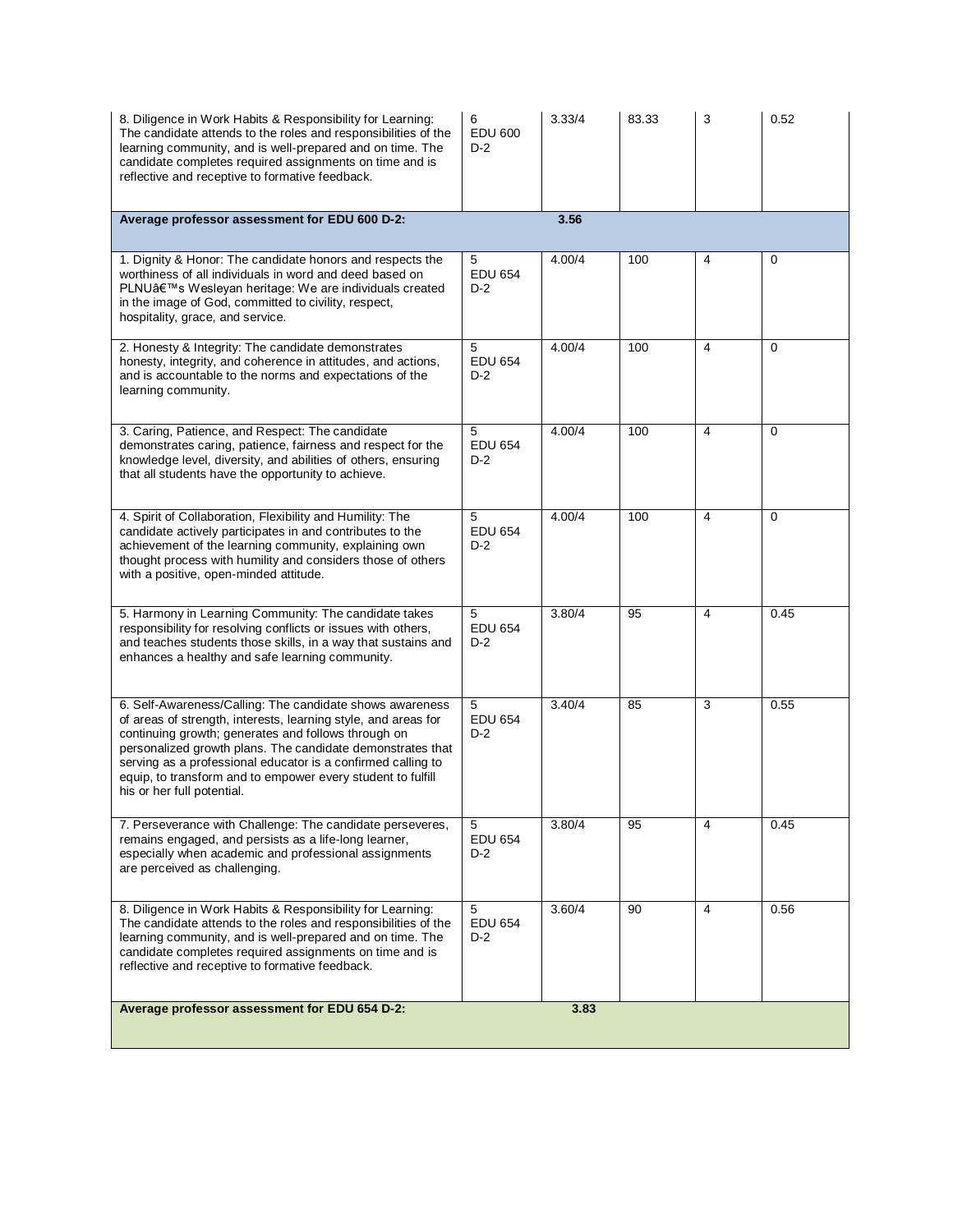| 1. Dignity & Honor: The candidate honors and respects the<br>worthiness of all individuals in word and deed based on<br>PLNUs Wesleyan heritage: We are individuals created in the<br>image of God, committed to civility, respect, hospitality,<br>grace, and service.                                                                                                                                      | 10<br>EDU <sub>6</sub> CP1<br>$D-2$ | 3.30/4 | 82.50 | 3   | 0.67 |
|--------------------------------------------------------------------------------------------------------------------------------------------------------------------------------------------------------------------------------------------------------------------------------------------------------------------------------------------------------------------------------------------------------------|-------------------------------------|--------|-------|-----|------|
| 2. Honesty & Integrity: The candidate demonstrates<br>honesty, integrity, and coherence in attitudes, and actions,<br>and is accountable to the norms and expectations of the<br>learning community.                                                                                                                                                                                                         | 10<br><b>EDU 621</b><br>$D-2$       | 3.20/4 | 80    | 3   | 0.63 |
| 3. Caring, Patience, and Respect: The candidate<br>demonstrates caring, patience, fairness and respect for the<br>knowledge level, diversity, and abilities of others, ensuring<br>that all students have the opportunity to achieve.                                                                                                                                                                        | 10<br><b>EDU 621</b><br>$D-1$       | 3.40/4 | 85    | 3   | 0.52 |
| 4. Spirit of Collaboration, Flexibility and Humility: The<br>candidate actively participates in and contributes to the<br>achievement of the learning community, explaining own<br>thought process with humility and considers those of others<br>with a positive, open-minded attitude.                                                                                                                     | 10<br><b>EDU 621</b><br>$D-2$       | 3.20/4 | 80    | 3   | 0.63 |
| 5. Harmony in Learning Community: The candidate takes<br>responsibility for resolving conflicts or issues with others,<br>and teaches students those skills, in a way that sustains and<br>enhances a healthy and safe learning community.                                                                                                                                                                   | 10<br><b>EDU 621</b><br>$D-2$       | 3.40/4 | 85    | 3   | 0.52 |
| 6. Self-Awareness/Calling: The candidate shows awareness<br>of areas of strength, interests, learning style, and areas for<br>continuing growth; generates and follows through on<br>personalized growth plans. The candidate demonstrates that<br>serving as a professional educator is a confirmed calling to<br>equip, to transform and to empower every student to fulfill<br>his or her full potential. | 10<br><b>EDU 621</b><br>$D-2$       | 3.40/4 | 85    | 3.5 | 0.70 |
| 7. Perseverance with Challenge: The candidate perseveres,<br>remains engaged, and persists as a life-long learner,<br>especially when academic and professional assignments<br>are perceived as challenging.                                                                                                                                                                                                 | 10<br><b>EDU 621</b><br>$D-2$       | 3.30/4 | 82.5  | 3   | 0.48 |
| 8. Diligence in Work Habits & Responsibility for Learning:<br>The candidate attends to the roles and responsibilities of the<br>learning community, and is well-prepared and on time. The<br>candidate completes required assignments on time and is<br>reflective and receptive to formative feedback.                                                                                                      | 10<br><b>EDU 621</b><br>$D-2$       | 3.10/4 | 77.5  | 3   | 0.74 |
| Average mentor assessment for EDU 6CP1 D-2:                                                                                                                                                                                                                                                                                                                                                                  |                                     | 3.28   |       |     |      |
|                                                                                                                                                                                                                                                                                                                                                                                                              |                                     |        |       |     |      |

| <b>Rubric Criteria</b>                                                                                                                                                                                                                                                  | <b>Authors</b><br>evaluated | Average<br>for Group<br>(Raw) | Average<br>for Group<br>$\frac{10}{2}$ | <b>Median</b><br>for<br>Group | <b>Standard</b><br><b>Deviation</b><br>for Group |
|-------------------------------------------------------------------------------------------------------------------------------------------------------------------------------------------------------------------------------------------------------------------------|-----------------------------|-------------------------------|----------------------------------------|-------------------------------|--------------------------------------------------|
| 1. Dignity & Honor: The candidate honors and respects the<br>worthiness of all individuals in word and deed based on<br>PLNUs Wesleyan heritage: We are individuals created in the<br>image of God, committed to civility, respect, hospitality,<br>grace, and service. | 8<br>EDU6CP2<br>$D-2$       | 3.75/4                        | 93.75                                  | 4                             | 0.46                                             |
| 2. Honesty & Integrity: The candidate demonstrates<br>honesty, integrity, and coherence in attitudes, and actions,<br>and is accountable to the norms and expectations of the<br>learning community.                                                                    | 8<br>EDU 6CP2<br>$D-2$      | 3.63/4                        | 90.63                                  | 4                             | 0.52                                             |